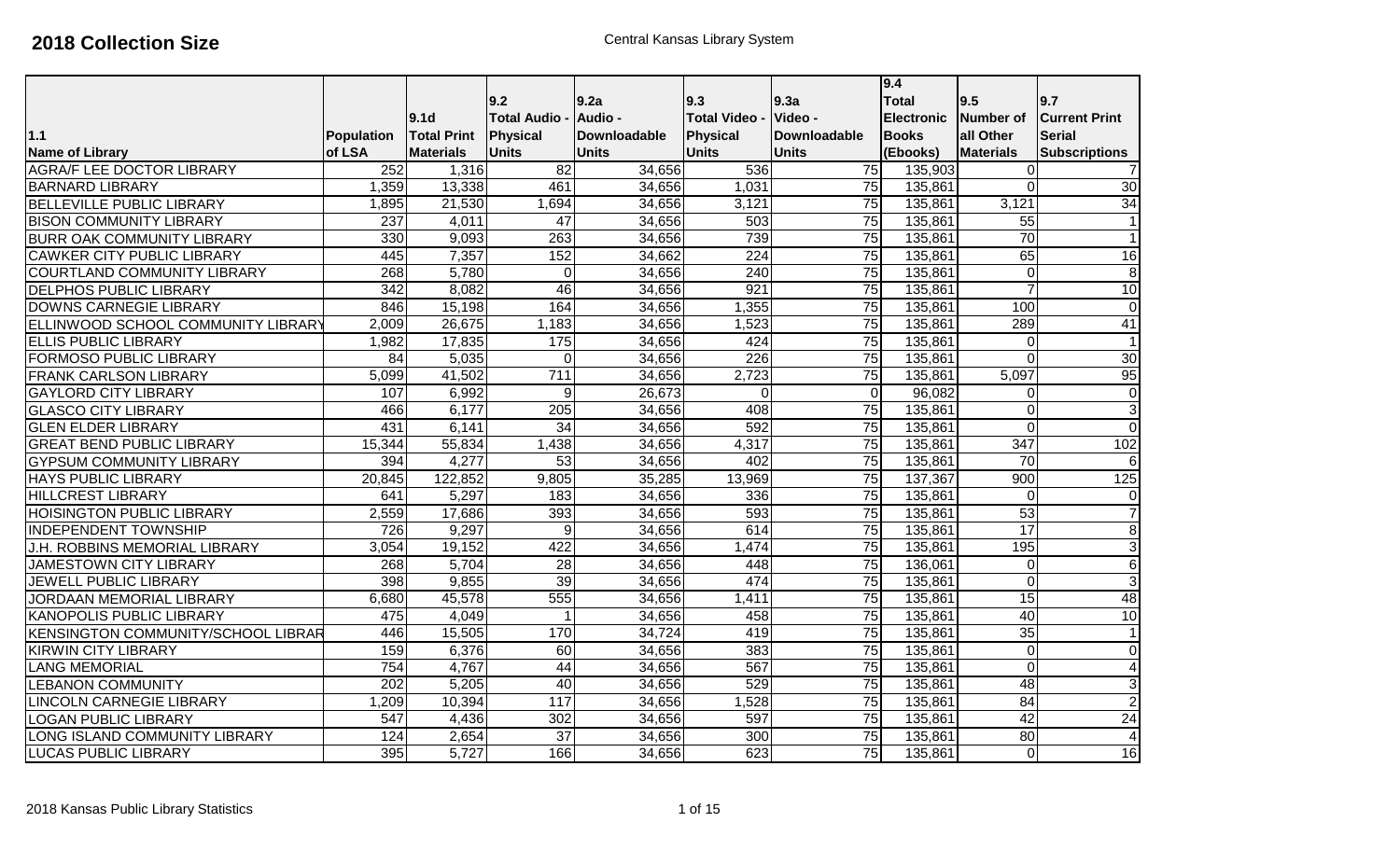| 1.1                                | Population | 9.1 <sub>d</sub><br><b>Total Print</b> | 9.2<br><b>Total Audio</b><br>Physical | 9.2a<br><b>Audio -</b><br>Downloadable | 9.3<br><b>Total Video -</b><br>Physical | 9.3a<br>Video -<br>Downloadable | 9.4<br><b>Total</b><br>Electronic<br><b>Books</b> | 9.5 <br><b>Number of</b><br>all Other | 9.7<br><b>Current Print</b><br><b>Serial</b> |
|------------------------------------|------------|----------------------------------------|---------------------------------------|----------------------------------------|-----------------------------------------|---------------------------------|---------------------------------------------------|---------------------------------------|----------------------------------------------|
| <b>Name of Library</b>             | of LSA     | <b>Materials</b>                       | <b>Units</b>                          | <b>Units</b>                           | <b>Units</b>                            | <b>Units</b>                    | (Ebooks)                                          | <b>Materials</b>                      | <b>Subscriptions</b>                         |
| <b>LURAY CITY LIBRARY</b>          | 185        | 2,637                                  | 0                                     | 34,656                                 | 598                                     | 75                              | 135,861                                           |                                       | 0                                            |
| <b>MANKATO CITY LIBRARY</b>        | 808        | 10,618                                 | 174                                   | 34,656                                 | ,507                                    | 75                              | 135,861                                           | 49                                    | 3                                            |
| <b>IMCCRACKEN PUBLIC LIBRARY</b>   | 251        | 10,854                                 | 90                                    | 34,656                                 | 245                                     | 75                              | 135,861                                           | $\Omega$                              | $\overline{38}$                              |
| <b>MINNEAPOLIS PUBLIC</b>          | ,960       | 21,576                                 | 141                                   | 34,656                                 | 1,774                                   | 75                              | 135,861                                           | 57                                    | 23                                           |
| <b>OSBORNE PUBLIC LIBRARY</b>      | ,339       | 15,882                                 | 490                                   | 34,656                                 | 1,070                                   | 75                              | 135,861                                           | 251                                   | 22                                           |
| <b>OTIS COMMUNITY LIBRARY</b>      | 265        | 4,410                                  | 128                                   | 34,656                                 | 1,070                                   | 75                              | 135,861                                           | 66                                    | $\mathbf{0}$                                 |
| <b>PALCO PUBLIC LIBRARY</b>        | 275        | 2,524                                  | 215                                   | 34,656                                 | 84                                      | 75                              | 135,861                                           | 15                                    | 21                                           |
| <b>PHILLIPSBURG CITY LIBRARY</b>   | 2,512      | 17,301                                 | 494                                   | 34,656                                 | ,696                                    | 75                              | 135,861                                           | 997                                   | 41                                           |
| <b>PLAINVILLE MEMORIAL LIBRARY</b> | 1,840      | 14,787                                 | 274                                   | 34,656                                 | 714                                     | 75                              | 135,871                                           | 119                                   | 24                                           |
| <b>PORT LIBRARY</b>                | 3,710      | 23,246                                 | 903                                   | 34,656                                 | 3,370                                   | 75                              | 135,861                                           | 489                                   | 51                                           |
| <b>RAE HOBSON MEMORIAL LIBRARY</b> | 108        | 2,456                                  | 115                                   | 34,656                                 | 541                                     | 75                              | 135,861                                           | 52                                    | 24                                           |
| <b>RANDALL PUBLIC LIBRARY</b>      | 62         | 3,042                                  | 10                                    | 34,656                                 | 65                                      | 75                              | 135,861                                           |                                       | $\mathbf{3}$                                 |
| RANDOLPH-DECKER PUB. LIB.          | 671        | 9,201                                  | 110                                   | 34,656                                 | 1,272                                   | 75                              | 135,861                                           | 286                                   | 9                                            |
| <b>RUSSELL PUBLIC LIBRARY</b>      | 4,463      | 19,345                                 | 885                                   | 34,656                                 | 1,293                                   | 75                              | 135,861                                           | 674                                   | $\overline{31}$                              |
| <b>SALINA PUBLIC LIBRARY</b>       | 46,994     | 224,526                                | 19,873                                | 44,887                                 | 25,983                                  | 1,977                           | 138,117                                           | 2,500                                 | 235                                          |
| <b>SCANDIA CITY LIBRARY</b>        | 347        | 12,385                                 | 348                                   | 34,656                                 | 707                                     | 75                              | 135,861                                           |                                       | 13                                           |
| SMITH CENTER PUBLIC LIBRARY        | 1,610      | 13,977                                 | 184                                   | 34,656                                 | 354                                     | 75                              | 135,861                                           | 384                                   | 45                                           |
| <b>STOCKTON</b>                    | 1,290      | 13,498                                 | 263                                   | 34,656                                 | ,277                                    | 75                              | 135,861                                           | 1,080                                 | 32                                           |
| <b>SUNSHINE CITY LIBRARY</b>       | 124        | 4,561                                  | 175                                   | 34,659                                 | 10                                      | 75                              | 135,861                                           | 90                                    | 10                                           |
| <b>SYLVAN GROVE PUBLIC LIBRARY</b> | 275        | 6,963                                  | 48                                    | 34,656                                 | 1,150                                   | 75                              | 135,861                                           | 57                                    | 15                                           |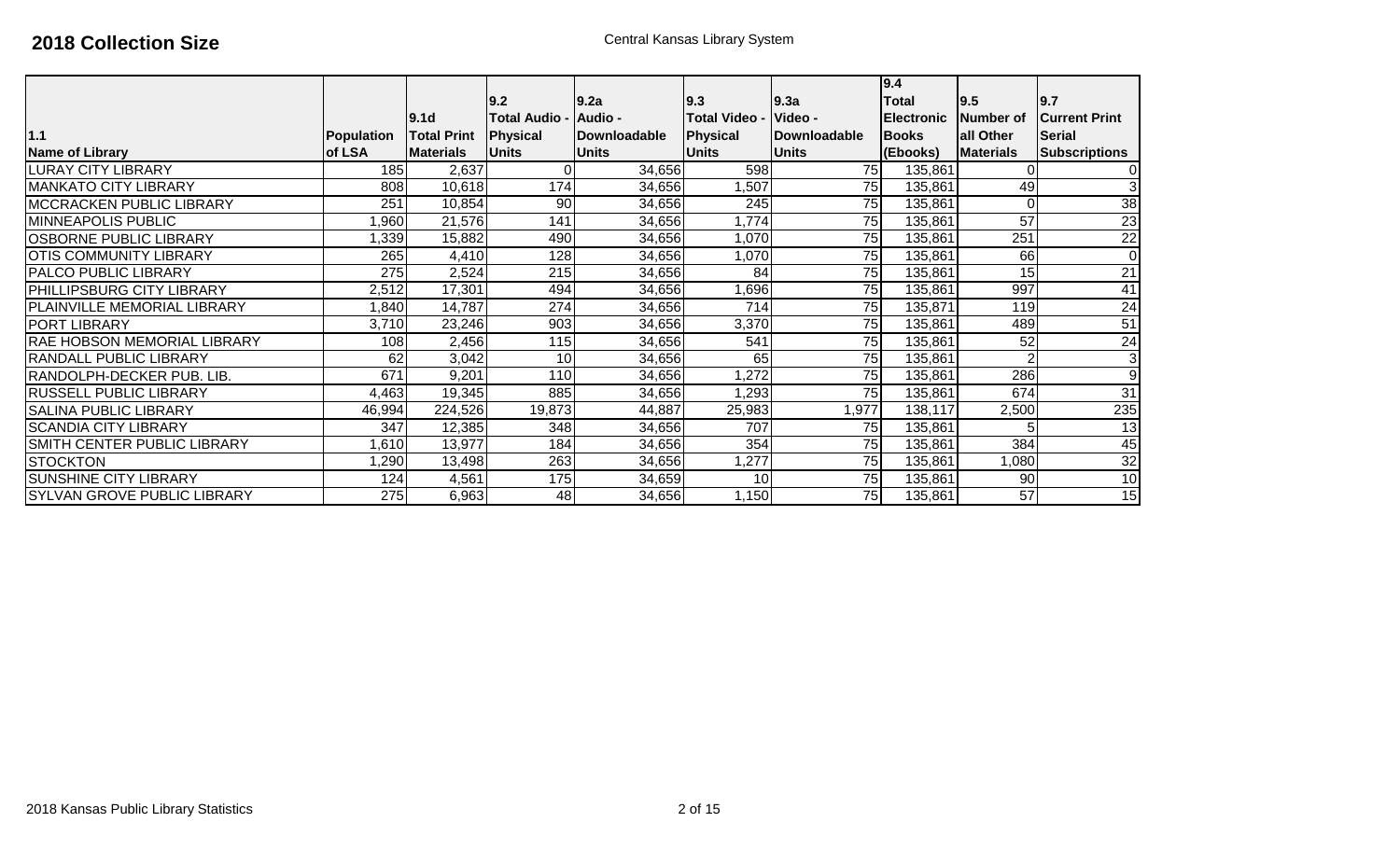|                                        |                  |                    |                    |              |                      |                 | 9.4               |                  |                      |
|----------------------------------------|------------------|--------------------|--------------------|--------------|----------------------|-----------------|-------------------|------------------|----------------------|
|                                        |                  |                    | 9.2                | l9.2a        | 9.3                  | 9.3a            | <b>Total</b>      | 9.5              | 9.7                  |
|                                        |                  | 9.1 <sub>d</sub>   | <b>Total Audio</b> | Audio -      | <b>Total Video -</b> | Video -         | <b>Electronic</b> | <b>Number of</b> | <b>Current Print</b> |
| $1.1$                                  | Population       | <b>Total Print</b> | Physical           | Downloadable | Physical             | Downloadable    | <b>Books</b>      | all Other        | <b>Serial</b>        |
| <b>Name of Library</b>                 | of LSA           | <b>Materials</b>   | <b>Units</b>       | <b>Units</b> | <b>Units</b>         | <b>Units</b>    | (Ebooks)          | <b>Materials</b> | <b>Subscriptions</b> |
| ABILENE PUBLIC LIBRARY                 | 6,380            | 51,326             | 1,300              | 34,656       | 3,598                | 75              | 135,861           | $\Omega$         | 30                   |
| <b>AMERICUS TOWNSHIP LIBRARY</b>       | 1,780            | 17,641             | 26                 | 26,673       | 677                  | $\overline{0}$  | 96,082            | $\Omega$         | 23                   |
| <b>AXTELL PUBLIC LIBRARY</b>           | 402              | 4,953              | 39                 | 26,673       | 410                  | $\overline{0}$  | 96,082            | $\overline{0}$   | $\overline{0}$       |
| <b>BEATTIE PUBLIC LIBRARY</b>          | 189              | 9,132              | $\overline{0}$     | 26,673       | $\overline{91}$      | ٥l              | 96,082            | $\overline{0}$   | $\overline{0}$       |
| <b>BLUE RAPIDS PUBLIC LIBRARY</b>      | 966              | 6,955              | 12                 | 26,673       | $\mathbf 0$          | $\mathbf 0$     | 96,082            | 52               | $\overline{21}$      |
| <b>BURNS PUBLIC LIBRARY</b>            | 204              | 7,969              | 120                | 26,673       | 870                  | $\overline{0}$  | 96,082            | 147              | $\mathbf 0$          |
| <b>CHAPMAN PUBLIC LIBRARY</b>          | 1,370            | 11,532             | 49                 | 26,673       | $\overline{721}$     | $\Omega$        | 96,082            | 0                | 41                   |
| <b>CLAY CENTER CARNEGIE LIBRARY</b>    | 3,980            | 34,268             | 455                | 34,656       | 1,093                | $\overline{75}$ | 135,861           | $\overline{0}$   | 63                   |
| <b>CLIFTON PUBLIC LIBRARY</b>          | $\overline{515}$ | 3,852              | $\Omega$           | 34,656       | 150                  | 75              | 135,861           | $\overline{0}$   | $\mathbf 0$          |
| <b>BURNLEY MEMORIAL/Falls Township</b> | 1,087            | 10,718             | $\overline{0}$     | 26,673       | 85                   | $\overline{0}$  | 96,082            | $\mathbf 0$      | $\overline{0}$       |
| COUNCIL GROVE PUBLIC LIBRARY           | 2,051            | 19,045             | 1,017              | 26,673       | 1,991                |                 | 96,082            | $\mathbf 0$      | $\overline{21}$      |
| DOROTHY BRAMLAGE PUBLIC LIBRARY        | 33,855           | 63,611             | 2,559              | 34,665       | 5,550                | 75              | 135,921           | $\overline{0}$   | 100                  |
| <b>DWIGHT PUBLIC LIBRARY</b>           | 252              | 2,431              | 40                 | 26,673       | 382                  | $\overline{0}$  | 96,082            | $\overline{0}$   | $\,6$                |
| ELM CREEK TOWNSHIP LIBRARY             | 281              | 5,791              | $\overline{5}$     | 26,673       | 15                   | $\Omega$        | 96,082            | $\overline{11}$  | $\overline{0}$       |
| <b>EMPORIA PUBLIC LIBRARY</b>          | 29,529           | 64,180             | 2,258              | 34,656       | 4,694                | $\overline{75}$ | 135,861           | 420              | 90                   |
| <b>ENTERPRISE PUBLIC LIBRARY</b>       | 804              | 17,536             | $\Omega$           | 26,673       | $\mathbf 0$          |                 | 96,082            | $\overline{0}$   | 10                   |
| <b>FLORENCE PUBLIC LIBRARY</b>         | 440              | 4,511              | 17                 | 26,673       | 695                  | $\overline{O}$  | 96,082            | $\overline{0}$   | $\overline{27}$      |
| <b>FRANKFORT CITY LIBRARY</b>          | 694              | 15,544             | 479                | 34,656       | 763                  | $\overline{75}$ | 135,861           | 46               | $\overline{21}$      |
| <b>GOESSEL PUBLIC LIBRARY</b>          | 503              | 6,751              | 70                 | 26,673       | 668                  | $\overline{0}$  | 96,082            | $\overline{7}$   | 10                   |
| <b>HANOVER PUBLIC</b>                  | 664              | 15,087             | $\Omega$           | 34,656       | 681                  | 75              | 135,861           | $\overline{0}$   | 35                   |
| HARTFORD/ELMENDARO TOWNSHIP            | 932              | 1,764              | 70                 | 26,673       | 650                  |                 | 96,082            | 42               | $\overline{9}$       |
| <b>HERINGTON PUBLIC LIBRARY</b>        | 2,332            | 8,179              | 191                | 34,656       | 1,272                | 75              | 135,861           | $\overline{0}$   | $\overline{13}$      |
| <b>HILLSBORO PUBLIC LIBRARY</b>        | 2,850            | 29,841             | 966                | 34,656       | 3,423                | 75              | 135,861           | 0                | 47                   |
| HOPE COMMUNITY LIBRARY                 | 338              | 2,684              | $\Omega$           | 26,673       | 240                  | $\overline{0}$  | 96,082            | 0                | $\mathbf 0$          |
| LEONARDVILLE CITY LIBRARY              | 437              | 3,463              | 20                 | 26,673       | 241                  | $\overline{O}$  | 96,082            | $\overline{0}$   | $\mathbf{1}$         |
| <b>LYON COUNTY LIBRARY DIST. #1</b>    | 1,151            | 9,402              | 166                | 26,673       | 448                  | $\overline{O}$  | 96,082            | 230              | $\overline{4}$       |
| <b>MANHATTAN PUBLIC LIBRARY</b>        | 54,832           | 103,568            | 8,044              | 35,201       | 11,788               | 75              | 137,695           | 3,360            | 226                  |
| <b>MARION CITY LIBRARY</b>             | 1,801            | 29,545             | 773                | 34,656       | 2,125                | 75              | 135,861           | 300              | $\overline{55}$      |
| MARYSVILLE PUBLIC LIBRARY              | 3,271            | 19,688             | 1,040              | 34,656       | 1,656                | 75              | 135,861           | 952              | $\overline{77}$      |
| PEABODY TOWNSHIP LIBRARY               | 1,312            | 7,464              | $\Omega$           | 26,673       | 404                  | $\overline{0}$  | 96,082            | 539              | $\overline{14}$      |
| POTTAWATOMIE WABAUNSEE REGIONAL L      | 26,074           | 115,549            | 4,563              | 34,656       | 4,900                | 75              | 135,861           | 11,707           | 82                   |
| <b>RILEY CITY LIBRARY</b>              | 950              | 3,591              | $\overline{115}$   | 26,673       | 410                  | $\overline{0}$  | 96,082            | 0                | $\mathbf{1}$         |
| <b>SOLOMON PUBLIC LIBRARY</b>          | 1,028            | 14,211             | $\overline{0}$     | 26,673       | 480                  | $\overline{0}$  | 96,082            | $\overline{0}$   | $\mathbf 0$          |
| <b>VERMILLION PUBLIC LIBRARY</b>       | 102              | 5,211              | 118                | 26,673       | 850                  | $\mathbf 0$     | 96,082            | $\overline{26}$  | $\overline{2}$       |
| WAKEFIELD PUBLIC LIBRARY               | $\overline{925}$ | 9,933              | $\overline{27}$    | 26,673       | 137                  | $\overline{0}$  | 96,082            | $\mathbf 0$      | $\overline{37}$      |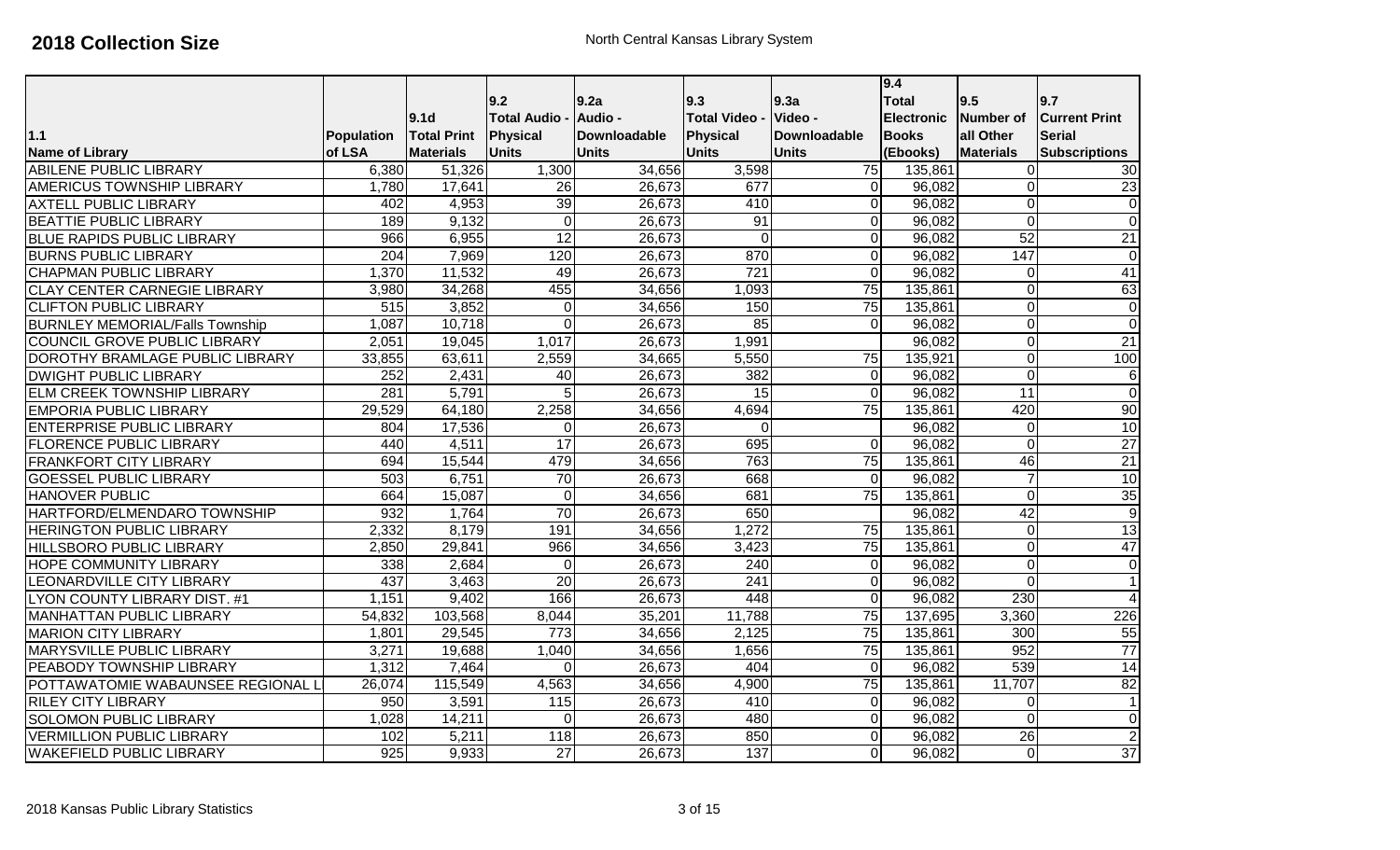|                                  |                    |                    |                                |                      |                       |                 | 9.4                |                   |                                |
|----------------------------------|--------------------|--------------------|--------------------------------|----------------------|-----------------------|-----------------|--------------------|-------------------|--------------------------------|
|                                  |                    |                    | 19.2                           | 19.2a                | 19.3                  | 19.3a           | lTotal             | 19.5              | 9.7                            |
|                                  |                    | 19.1d              | <b>ITotal Audio - IAudio -</b> |                      | Total Video - Video - |                 | <b>IElectronic</b> |                   | <b>Number of Current Print</b> |
| 1.1                              | <b>IPopulation</b> | <b>Total Print</b> | <b>Physical</b>                | <b>IDownloadable</b> | Physical              | Downloadable    | <b>IBooks</b>      | <b>lall Other</b> | <b>Serial</b>                  |
| <b>Name of Library</b>           | <b>lof LSA</b>     | <b>Materials</b>   | <b>IUnits</b>                  | <b>Units</b>         | <b>Units</b>          | <b>Units</b>    | (Ebooks)           | <b>Materials</b>  | <b>Subscriptions</b>           |
| WAMEGO PUBLIC LIBRARY            | 4,703              | 16.465             | 8891                           | 34,656               | 2,608                 | 75              | 135,881            | 194l              | 31                             |
| <b>WASHINGTON PUBLIC LIBRARY</b> | ,073               | 18,630             | <b>118</b>                     | 34,656               | 79                    | 75              | 135,861            |                   |                                |
| WATERVILLE PUBLIC LIBRARY        | 641                | 8,222              | 135                            | 34,656               | .543                  | 75 <sub>1</sub> | 135,861            |                   | 22                             |
| WHITE CITY PUBLIC LIBRARY        | 562                | 14,856             |                                | 26,673               |                       |                 | 96,082             |                   | 30                             |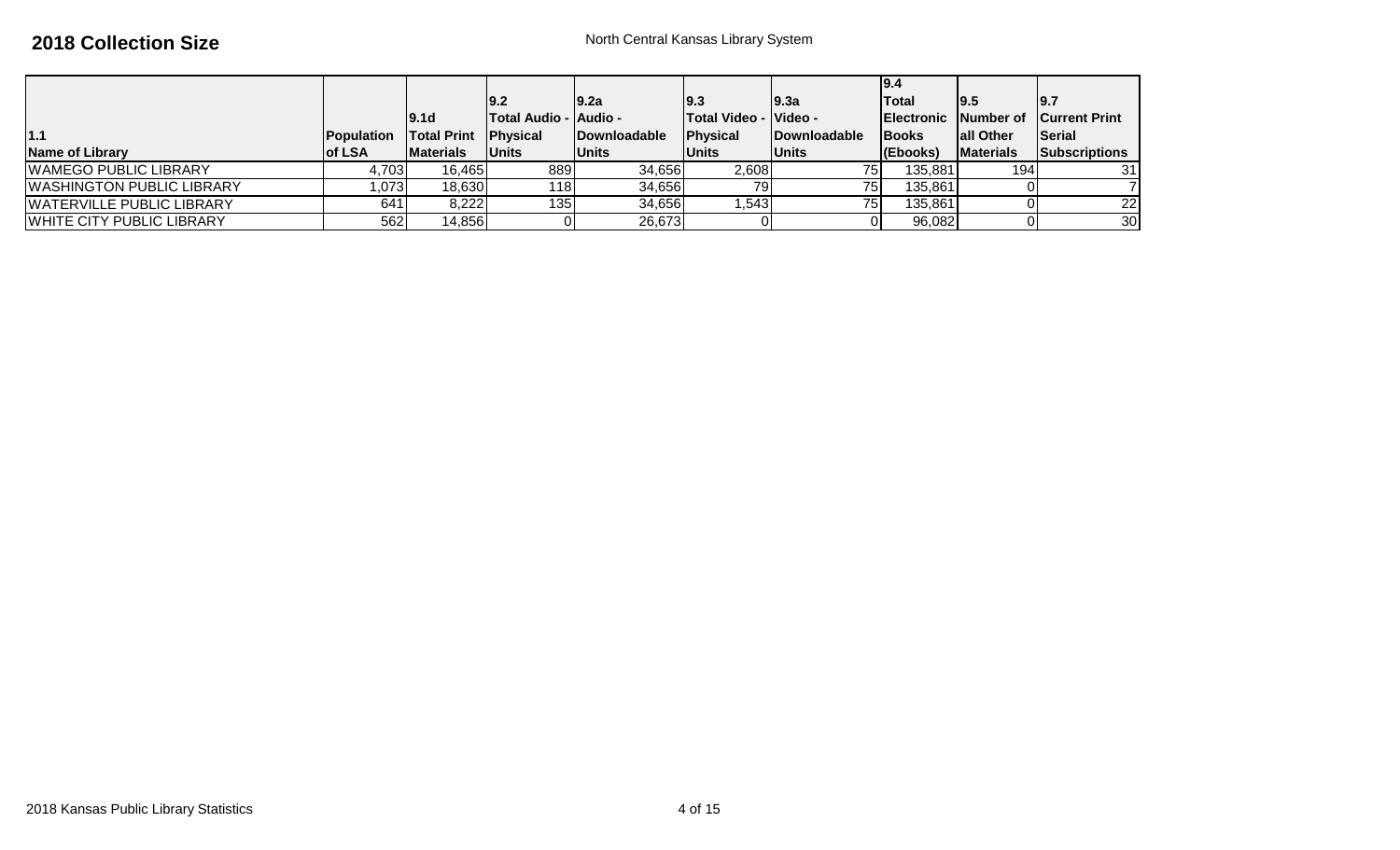|                                        |                  |                    |                    |              |                    |                  | 9.4               |                  |                         |
|----------------------------------------|------------------|--------------------|--------------------|--------------|--------------------|------------------|-------------------|------------------|-------------------------|
|                                        |                  |                    | 9.2                | 9.2a         | 9.3                | 9.3a             | <b>Total</b>      | 9.5              | 9.7                     |
|                                        |                  | 9.1 <sub>d</sub>   | <b>Total Audio</b> | Audio -      | <b>Total Video</b> | Video -          | <b>Electronic</b> | Number of        | <b>Current Print</b>    |
| $1.1$                                  | Population       | <b>Total Print</b> | Physical           | Downloadable | Physical           | Downloadable     | <b>Books</b>      | all Other        | <b>Serial</b>           |
| <b>Name of Library</b>                 | of LSA           | <b>Materials</b>   | Units              | <b>Units</b> | <b>Units</b>       | <b>Units</b>     | (Ebooks)          | <b>Materials</b> | <b>Subscriptions</b>    |
| <b>ATCHISON LIBRARY</b>                | 10,636           | 51,625             | 2,811              | 34,656       | 5,437              | $\overline{75}$  | 135,861           | 152              | 41                      |
| <b>BALDWIN CITY LIBRARY</b>            | 4,644            | 20,572             | 1,038              | 26,673       | 2,223              | 300              | 96,262            | 789              | 33                      |
| <b>BARNES READING ROOM</b>             | 493              | 10,068             | 16                 | 26,673       | 756                | $\Omega$         | 96,082            | 3                | o                       |
| BASEHOR COMMUNITY LIBRARY, DIST #2, L  | 11,060           | 53,255             | 2,408              | 34,656       | 8,003              | 75               | 135,861           | 1,883            | $\overline{74}$         |
| <b>BECK-BOOKMAN LIBRARY</b>            | 3,266            | 23,761             | 666                | 26,673       | 2,002              | $\Omega$         | 96,082            | 1,004            | 42                      |
| <b>BERN COMMUNITY LIBRARY</b>          | $\overline{373}$ | 9,645              | 510                | 26,673       | 1,172              | $\Omega$         | 96,082            | 299              | $\overline{10}$         |
| <b>BONNER SPRINGS CITY LIBRARY</b>     | 7,784            | 48,365             | 2,699              | 34,656       | 4,948              | 75               | 135,861           | 3,326            | 112                     |
| <b>BURLINGAME COMMUNITY LIBRARY</b>    | 883              | 12,179             | 635                | 26,673       | 2,029              | $\Omega$         | 96,082            | $\mathbf 0$      | $\sqrt{3}$              |
| <b>CARBONDALE CITY LIBRARY</b>         | 1,366            | 7,684              | 144                | 26,673       | 1,477              | $\Omega$         | 96,082            | $\mathbf 0$      | $\overline{2}$          |
| CENTRALIA COMMUNITY LIBRARY            | $\overline{514}$ | 9,379              | 297                | 26,673       | 852                |                  | 96,082            | 87               | 12                      |
| <b>CORNING CITY LIBRARY</b>            | 163              | 4,781              | $\overline{41}$    | 26,673       | 393                |                  | 96,082            | $\overline{1}$   | $\overline{3}$          |
| <b>DELAWARE TOWNSHIP LIBRARY</b>       | 1,892            | 9,151              | 115                | 26,673       | 1,461              | $\Omega$         | 96,082            | 45               | 12                      |
| EFFINGHAM COMMUNITY LIBRARY            | 519              | 7,665              | $\overline{24}$    | 26,673       | 730                | $\Omega$         | 96,082            | 129              | $\mathbf{1}$            |
| <b>EUDORA PUBLIC LIBRARY</b>           | 7,686            | 13,176             | 484                | 34,656       | 1,993              | $\overline{75}$  | 135,861           | 161              | 6                       |
| <b>HIAWATHA/MORRILL PUBLIC LIBRARY</b> | 3,147            | 29,439             | $\overline{777}$   | 35,033       | 1,637              | $\overline{342}$ | 136,159           | 1,165            | 81                      |
| <b>HORTON PUBLIC LIBRARY</b>           | 1,696            | 12,964             | 173                | 26,673       | 1,619              | $\Omega$         | 96,147            | 499              | 30                      |
| JOHNSON COUNTY LIBRARY                 | 445,922          | 882,927            | 97,092             | 50,422       | 138,357            | $\Omega$         | 167,286           | 4,992            | 1,101                   |
| KANSAS CITY, KANSAS PUBLIC LIBRARY     | 157,504          | 354,811            | 45,145             | 48,222       | 87,115             | 10,141           | 176,465           | 49               | 589                     |
| <b>LANSING COMMUNITY LIBRARY</b>       | 11,947           | 16,163             | 621                | 26,673       | 3,415              | $\Omega$         | 96,082            | 793              | $\overline{44}$         |
| <b>LAWRENCE PUBLIC LIBRARY</b>         | 96,892           | 145,375            | 20,559             | 55,227       | 21,293             | 4,794            | 117,696           | 1,727            | 197                     |
| LEAVENWORTH PUBLIC LIBRARY             | 36,210           | 73,107             | 5,910              | 34,656       | 8,443              | 75               | 135,861           | 455              | 79                      |
| LIBRARY DISTRICT #1, DONIPHAN COUNTY   | 7,182            | 22,288             | 1,635              | 35,594       | 5,770              | 234              | 136,087           | 1,170            | 42                      |
| LIBRARY DISTRICT #1, MIAMI COUNTY      | 9,042            | 16,700             | 1,673              | 26,701       | 3,575              | $\Omega$         | 96,198            | 121              | 84                      |
| LINWOOD COMMUNITY LIBRARY DISTRICT #   | 4,298            | 9,710              | 552                | 34,727       | 2,598              | $\overline{113}$ | 135,919           | 199              | 26                      |
| <b>LYNDON CARNEGIE LIBRARY</b>         | 1,476            | 12,063             | 376                | 26,673       | 2,485              |                  | 96,082            | 262              | $\overline{5}$          |
| <b>MARY COTTON PUBLIC LIBRARY</b>      | 2,569            | 27,373             | 1,350              | 34,656       | 2,588              | 75               | 135,861           | 718              | 12                      |
| MCLOUTH PUBLIC LIBRARY                 | 848              | 3,423              | 8 <sup>1</sup>     | 26,673       | 525                | $\Omega$         | 96,082            | 500              | $6 \overline{}$         |
| MERIDEN-OZAWKIE PUBLIC LIBRARY         | 4,506            | 12,694             | 632                | 34,656       | 2,766              | 80               | 135,861           | 124              | $\overline{9}$          |
| NORTONVILLE PUBLIC LIBRARY             | 909              | 14,935             | $\overline{275}$   | 26,770       | 4,378              | 41               | 96,123            | 1,601            | 37                      |
| <b>OLATHE PUBLIC LIBRARY</b>           | 137,472          | 153,582            | 12,091             | 32,162       | 33,531             | $\Omega$         | 112,536           | 7,323            | 278                     |
| OSAGE CITY PUBLIC LIBRARY              | 2,796            | 19,071             | 1,450              | 26,673       | 3,023              | $\Omega$         | 96,082            | 1,316            | 32                      |
| OSAWATOMIE PUBLIC LIBRARY              | 4,298            | 19,337             | 617                | 26,673       | 2,863              | $\overline{0}$   | 96,082            | 84               | $\overline{\mathsf{o}}$ |
| <b>OSKALOOSA PUBLIC LIBRARY</b>        | 2,142            | 9,056              | 391                | 26,993       | 842                | 127              | 96,207            | 179              | $\overline{22}$         |
| <b>OTTAWA LIBRARY</b>                  | 12,342           | 55,347             | 2,236              | 26,673       | 5,454              |                  | 96,082            | 3,075            | 107                     |
| <b>OVERBROOK PUBLIC LIBRARY</b>        | 1,014            | 14,786             | 788                | 26,673       | 4,509              |                  | 96,082            | 582              | $\sigma$                |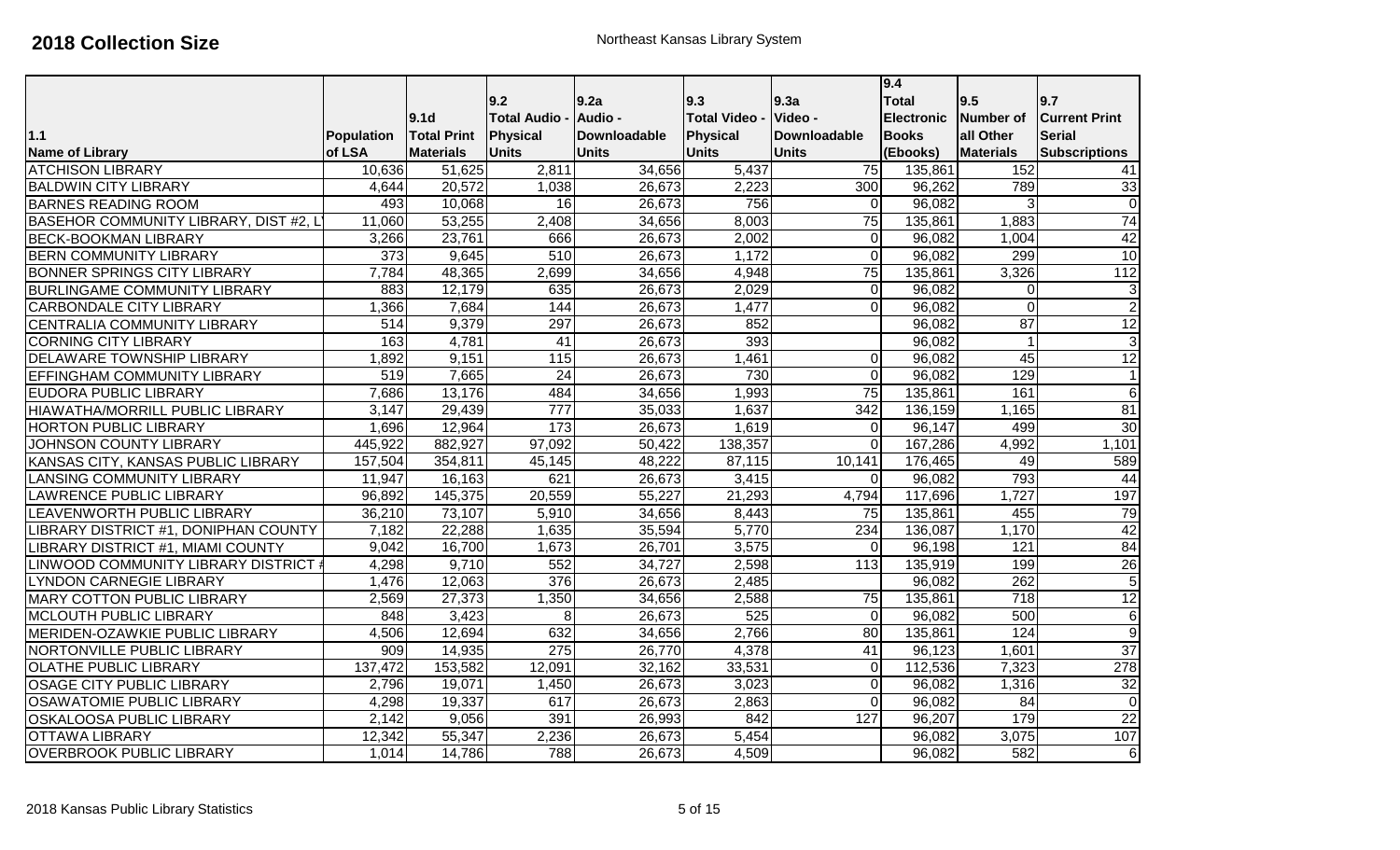|                                       |                   |                    | 9.2                    | 9.2a                 | 9.3                  | 9.3a                 | 9.4<br>Total       | 9.5               | 9.7                   |
|---------------------------------------|-------------------|--------------------|------------------------|----------------------|----------------------|----------------------|--------------------|-------------------|-----------------------|
|                                       |                   | 19.1d              | Total Audio -  Audio - |                      | <b>Total Video -</b> | <b>Video -</b>       | <b>IElectronic</b> | Number of         | <b>ICurrent Print</b> |
| 1.1                                   | <b>Population</b> | <b>Total Print</b> | <b>IPhysical</b>       | <b>IDownloadable</b> | Physical             | <b>IDownloadable</b> | <b>Books</b>       | <b>lall Other</b> | Serial                |
| Name of Library                       | lof LSA           | <b>IMaterials</b>  | <b>Units</b>           | <b>Units</b>         | <b>Units</b>         | <b>Units</b>         | (Ebooks)           | <b>Materials</b>  | <b>Subscriptions</b>  |
| <b>PAOLA FREE LIBRARY</b>             | 5,580             | 28,584             | 1,216                  | 26,673               | 1,832                |                      | 96,082             | 1,514             | 71                    |
| <b>POMONA COMMUNITY LIBRARY</b>       | 827               | 5,160              |                        | 26,673               | 1,339                |                      | 96,082             |                   | $\Omega$              |
| <b>RICHMOND PUBLIC LIBRARY</b>        | 461               | 5,595              | 57                     | 26,673               | 1,453                |                      | 96,082             | 100               |                       |
| <b>ROSSVILLE COMMUNITY LIBRARY</b>    | ,902              | 11,130             | 434                    | 26,673               | 3,621                |                      | 96,082             | 60                |                       |
| <b>SENECA FREE LIBRARY</b>            | 2,039             | 19,407             | .568                   | 26,673               | 3,675                |                      | 96,082             |                   | 29                    |
| <b>SILVER LAKE LIBRARY</b>            | 2,025             | 8,811              | 145                    | 26,673               | 1,152                |                      | 96,082             | 648               | 13                    |
| <b>TONGANOXIE PUBLIC LIBRARY</b>      | 5,444             | 29,250             | 475                    | 34,656               | 364                  | 75                   | 135,861            | 16                | 100                   |
| TOPEKA AND SHAWNEE COUNTY PUBLIC LI   | 174,260           | 213,500            | 21,846                 | 39,090               | 63,840               | 0                    | 160,674            | 1,148             | 999                   |
| <b>WELLSVILLE CITY LIBRARY</b>        | 0.809             | 18,586             | 304                    | 26,993               | 3,021                | 120                  | 96,189             | 157               | 26                    |
| <b>IWETMORE PUBLIC LIBRARY</b>        | 361               | 8,550              | 173                    | 26,673               | 1,233                |                      | 96,082             | 259               |                       |
| <b>WILLIAMSBURG COMMUNITY LIBRARY</b> | 395               | 14,487             | 190                    | 26,673               | 1,699                |                      | 96,082             | 153 <sub>l</sub>  |                       |
| <b>WINCHESTER PUBLIC LIBRARY</b>      | 1,145             | 14,344             | 117                    | 26,673               | 888                  |                      | 96,082             | 223               | 12                    |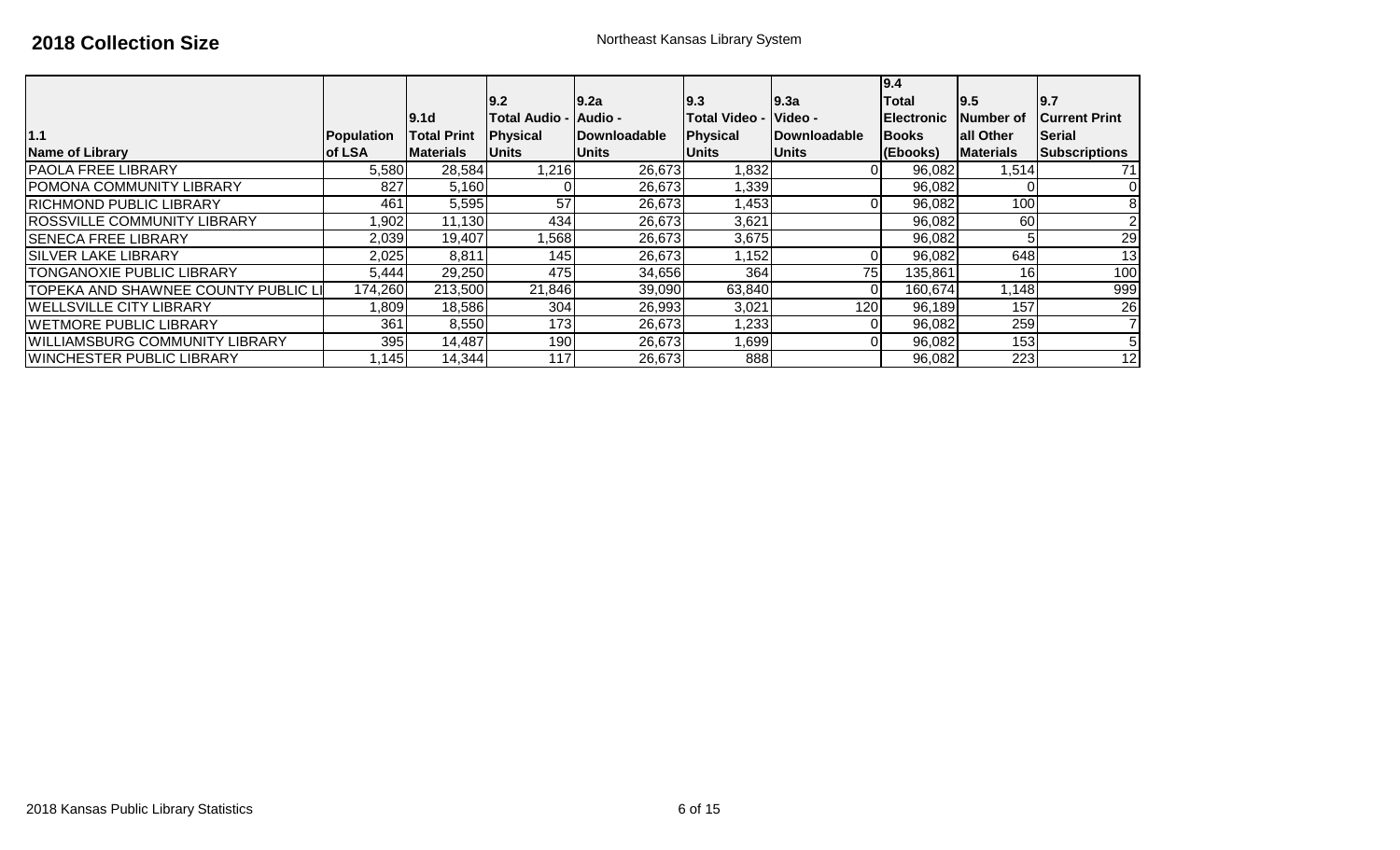|                                       |            | 9.1 <sub>d</sub>   | 9.2<br><b>Total Audio -</b> | 9.2a<br>Audio - | 9.3<br><b>Total Video -</b> | 9.3a<br>Video -      | 9.4<br>Total<br><b>IElectronic</b> | 9.5 <br><b>Number of</b> | 9.7<br><b>Current Print</b> |
|---------------------------------------|------------|--------------------|-----------------------------|-----------------|-----------------------------|----------------------|------------------------------------|--------------------------|-----------------------------|
| 1.1                                   | Population | <b>Total Print</b> | Physical                    | Downloadable    | Physical                    | <b>IDownloadable</b> | <b>Books</b>                       | all Other                | <b>Serial</b>               |
| <b>Name of Library</b>                | of LSA     | <b>Materials</b>   | <b>Units</b>                | <b>IUnits</b>   | <b>Units</b>                | <b>Units</b>         | (Ebooks)                           | <b>Materials</b>         | <b>Subscriptions</b>        |
| <b>ALMENA CITY LIBRARY</b>            | 386        | 6,512              | 01                          | 34,656          | 92                          | 75                   | 135,861                            |                          | 0                           |
| <b>ATWOOD PUBLIC LIBRARY</b>          | 2,497      | 16,425             | 246                         | 34,656          | 786                         | 75                   | 135,861                            | $\overline{80}$          | $\overline{31}$             |
| <b>BIRD CITY PUBLIC LIBRARY</b>       | 439        | 10,547             | 190 <sup>1</sup>            | 34,656          | 1,386                       | 75                   | 135,861                            | $\overline{23}$          | $\Omega$                    |
| <b>COLBY/PIONEER MEMORIAL LIBRARY</b> | 5,361      | 38,462             | 2,148                       | 34,660          | 2,081                       | 75                   | 135,921                            | 6,297                    | $\overline{97}$             |
| <b>GOODLAND PUBLIC LIBRARY</b>        | 4,411      | 39,809             | 2,036                       | 34,657          | 1,657                       | 75                   | 135,879                            | 152                      | $\overline{98}$             |
| <b>GOVE CITY LIBRARY</b>              | 72         | 7,610              | 230                         | 26,673          | 1,335                       |                      | 96,082                             |                          |                             |
| <b>GRAINFIELD CITY LIBRARY</b>        | 253        | 4,091              |                             | 34,656          | 74                          | 75                   | 135,861                            |                          | 0                           |
| <b>GRINNELL/MOORE FAMILY LIBRARY</b>  | 237        | 6,402              | $\Omega$                    | 26,673          | $\Omega$                    |                      | 96,082                             | $\Omega$                 | 0                           |
| JAY JOHNSON PUBLIC LIBRARY            | 998        | 14,387             | 596                         | 34,656          | 1,204                       | 75                   | 135,861                            | 183                      | 45                          |
| <b>JENNINGS CITY LIBRARY</b>          | 93         | 2,376              | 165                         | 34,656          | 19                          | 75                   | 135,861                            | 0                        | $\mathbf 0$                 |
| <b>LENORA PUBLIC LIBRARY</b>          | 235        | 5,803              | 118                         | 34,656          | 160                         | 75                   | 135,861                            | $\Omega$                 |                             |
| INORCATUR PUBLIC LIBRARY              | 147        | 2,207              | 120                         | 34,656          | 860                         | 75                   | 135,861                            | 1,000                    | $\Omega$                    |
| <b>NORTON PUBLIC LIBRARY</b>          | 2,775      | 64,290             | ,448                        | 34,656          | ,390                        | 75                   | 135,861                            | 222                      | 66                          |
| <b>OAKLEY PUBLIC LIBRARY</b>          | 2,096      | 13,796             | 592                         | 34,656          | 674                         | 75                   | 135,862                            | 67                       | 17                          |
| <b>OBERLIN CITY LIBRARY</b>           | 1,736      | 15,733             | 631                         | 34,656          | 2,023                       | 75                   | 135,861                            | 56                       | 31                          |
| <b>SELDEN PUBLIC LIBRARY</b>          | 212        | 2,716              | 40                          | 34,656          | 103                         | 75                   | 135,861                            | 0                        | 0                           |
| <b>SHARON SPRINGS PUBLIC LIBRARY</b>  | 764        | 8,269              | 139                         | 34,656          |                             | 75                   | 135,861                            | $\overline{73}$          | 18                          |
| <b>SHERIDAN COUNTY PUBLIC LIBRARY</b> | 2,315      | 22,938             | 578                         | 34,656          | 1,495                       | 75                   | 135,861                            | $\overline{277}$         | 15                          |
| <b>ST. FRANCIS PUBLIC LIBRARY</b>     | ,304       | 11,405             | 214                         | 34,656          | 383                         | 75                   | 135,861                            | 0                        | $\mathbf 0$                 |
| <b>WAKEENEY PUBLIC LIBRARY</b>        | 1,792      | 19,630             | 339                         | 34,656          | 1,185                       | 75                   | 135,861                            | 41                       | 41                          |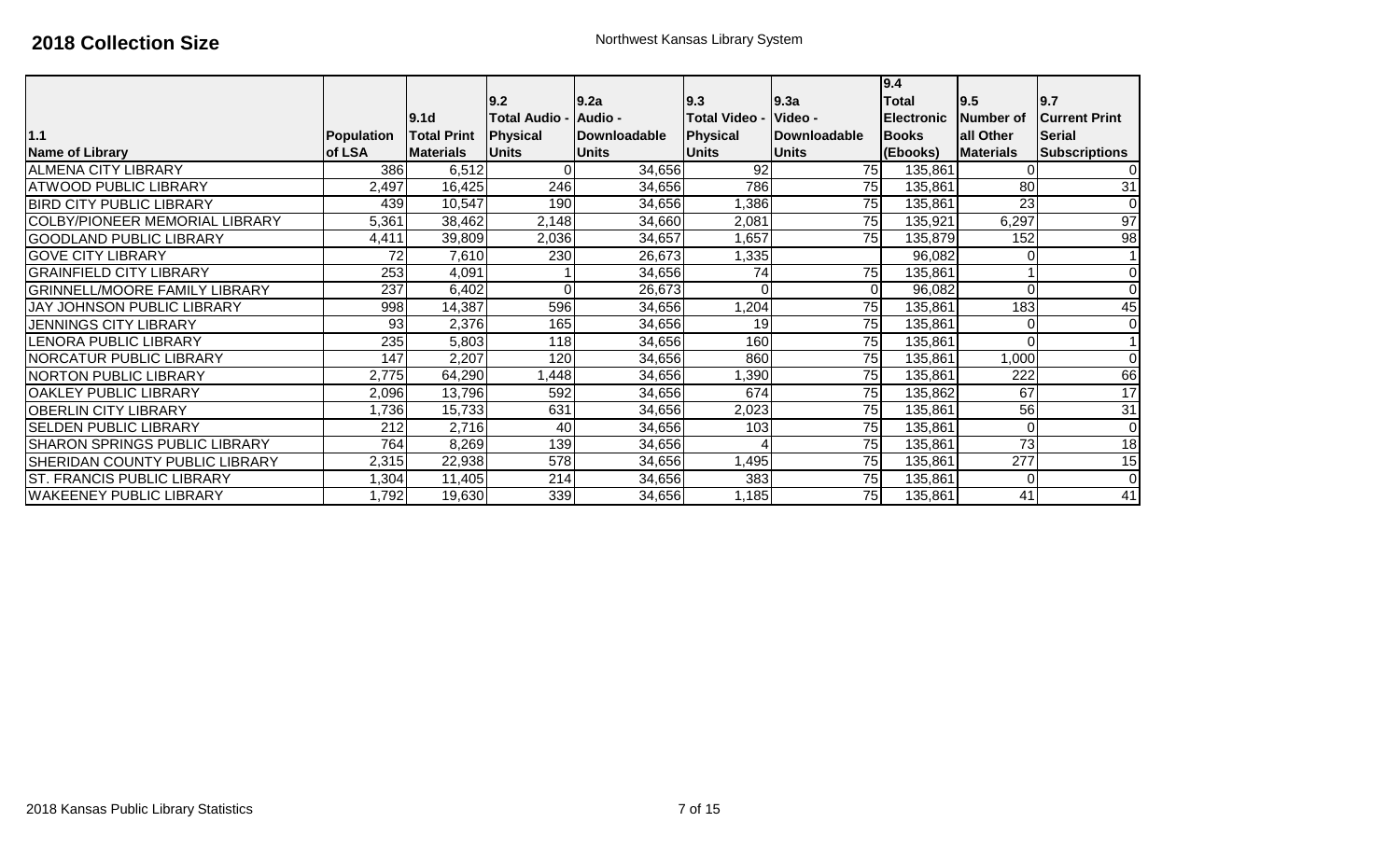|                                          |                   |                    | 9.2                | 9.2a                | 9.3                  | 9.3a                | 9.4<br><b>Total</b> | 9.5              | 9.7                  |
|------------------------------------------|-------------------|--------------------|--------------------|---------------------|----------------------|---------------------|---------------------|------------------|----------------------|
|                                          |                   | 9.1 <sub>d</sub>   | <b>Total Audio</b> | Audio -             | <b>Total Video -</b> | Video -             | <b>Electronic</b>   | Number of        | <b>Current Print</b> |
| 1.1                                      | <b>Population</b> | <b>Total Print</b> | Physical           | <b>Downloadable</b> | Physical             | <b>Downloadable</b> | <b>Books</b>        | all Other        | <b>Serial</b>        |
| <b>Name of Library</b>                   | of LSA            | <b>Materials</b>   | <b>Units</b>       | <b>Units</b>        | <b>Units</b>         | <b>Units</b>        | (Ebooks)            | <b>Materials</b> | <b>Subscriptions</b> |
| <b>ANDALE DISTRICT LIBRARY</b>           | 1,810             | 18,661             | 55                 | 26,673              | 845                  | 0                   | 96,082              | 18,661           | 11                   |
| <b>ANDOVER PUBLIC LIBRARY</b>            | 13,111            | 40,156             | 3,062              | 34,662              | 5,163                | $\overline{75}$     | 135,957             | 517              | 44                   |
| <b>ANTHONY PUBLIC LIBRARY</b>            | 2,132             | 31,535             | 889                | 26,673              | 963                  | 0                   | 96,082              | 285              | $\overline{0}$       |
| <b>ARKANSAS CITY PUBLIC LIBRARY</b>      | 11,866            | 39,859             | 1,498              | 34,712              | 2,712                | 101                 | 136,513             | 689              | 43                   |
| <b>ARLINGTON CITY LIBRARY</b>            | 453               | 9,044              | $\overline{0}$     | 26,673              | $\Omega$             | 0                   | 96,082              | $\overline{0}$   | $\mathbf 0$          |
| <b>ATTICA CITY LIBRARY</b>               | 570               | 12,737             | 149                | 26,673              | 677                  | $\overline{0}$      | 96,082              | $\overline{0}$   | $\overline{8}$       |
| <b>AUGUSTA PUBLIC LIBRARY</b>            | 9,389             | 30,213             | 509                | 34,662              | 4,294                | $\overline{75}$     | 135,910             | 29               | 47                   |
| <b>BELLE PLAINE PUBLIC LIBRARY</b>       | 1,581             | 6,829              | $\overline{47}$    | 26,673              | 625                  | 0                   | 96,082              | $\overline{0}$   | $\overline{12}$      |
| <b>BRADFORD MEMORIAL LIBRARY</b>         | 12,993            | 49,238             | 2,653              | 34,667              | 4,427                | 75                  | 135,865             | 404              | 66                   |
| <b>BUHLER PUBLIC LIBRARY</b>             | 1,289             | 13,582             | 119                | 26,673              | 1,990                | $\overline{0}$      | 96,082              | $\mathbf 0$      | 45                   |
| <b>CALDWELL PUBLIC LIBRARY</b>           | 1,009             | 9,766              | 95                 | 26,673              | 529                  | $\overline{0}$      | 96,082              | $\overline{0}$   | 21                   |
| <b>CANTON TOWNSHIP</b>                   | 941               | 4,530              | 30                 | 26,673              | 140                  |                     | 96,082              | 10               | $\overline{3}$       |
| <b>CHENEY PUBLIC LIBRARY</b>             | 2,760             | 15,587             | 291                | 26,673              | 1,053                | 0                   | 96,082              | $\mathbf 0$      | $\overline{9}$       |
| <b>CLEARWATER PUBLIC LIBRARY</b>         | 2,524             | 15,214             | 725                | 34,666              | 1,948                | 75                  | 136,088             | $\overline{0}$   | $\mathbf{1}$         |
| <b>COLWICH COMMUNITY LIBRARY</b>         | 2,370             | 15,709             | 52                 | 26,673              | 799                  | Οl                  | 96,082              | 816              | 53                   |
| <b>CONWAY SPRINGS CITY LIBRARY</b>       | 1,212             | 10,942             | 45                 | 26,673              | $\overline{0}$       | 0                   | 96,082              | $\overline{35}$  | $\mathbf 0$          |
| <b>CUNNINGHAM PUBLIC LIBRARY</b>         | 452               | 6,552              | 33                 | 26,673              | 417                  | 0                   | 96,082              | $\overline{0}$   | $\overline{11}$      |
| <b>DERBY PUBLIC LIBRARY</b>              | 23,673            | 97,854             | 13,719             | 63,468              | 16,603               | $\overline{75}$     | 135,906             | 12               | 69                   |
| <b>DIXON TOWNSHIP LIBRARY</b>            | 624               | 17,314             | 18                 | 26,673              | 500                  | $\overline{0}$      | 96,082              | 18               | $\overline{8}$       |
| <b>DOUGLASS PUBLIC LIBRARY</b>           | 2,483             | 22,965             | 575                | 34,656              | 1,328                | $\overline{75}$     | 135,861             | 43               | 19                   |
| <b>FARMER TOWNSHIP/CPMS LIBRARY</b>      | 366               | 11,742             | $\overline{0}$     | 26,673              | $\Omega$             | 0                   | 96,082              | $\mathbf 0$      | $\mathbf{1}$         |
| <b>GARDEN PLAIN COMMUNITY LIBRARY</b>    | 898               | 5,820              | $\overline{71}$    | 26,673              | 87                   | 0                   | 96,082              | $\overline{0}$   | $\mathbf{1}$         |
| <b>GENESEO PUBLIC LIBRARY</b>            | 259               | 3,265              | 5 <sup>1</sup>     | 26,673              | $\overline{21}$      | 0                   | 96,082              | $\overline{0}$   | $\overline{0}$       |
| <b>GODDARD PUBLIC LIBRARY</b>            | 4,746             | 31,358             | 647                | 26,673              | 1,875                | 0                   | 96,082              | 50               | 55                   |
| <b>HALSTEAD PUBLIC LIBRARY</b>           | 2,054             | 19,296             | 245                | 34,656              | 892                  | 75                  | 135,861             | $\mathbf 0$      | $\overline{27}$      |
| <b>HARDTNER PUBLIC LIBRARY</b>           | 162               | 12,417             | 291                | 26,835              | 6,002                |                     | 96,372              | 20               | 20                   |
| <b>HARPER PUBLIC LIBRARY</b>             | 1,355             | 6,019              | 125                | 26,673              | 812                  | 0                   | 96,082              | $\overline{34}$  | 29                   |
| <b>HAVEN PUBLIC LIBRARY</b>              | 1,199             | 16,754             | 137                | 26,673              | 937                  | $\Omega$            | 96,082              | 60               | 92                   |
| <b>HAYSVILLE COMMUNITY LIBRARY</b>       | 11,278            | 59,507             | 1,686              | 26,673              | 1,488                | 0                   | 96,082              | 11,755           | 72                   |
| <b>HESSTON PUBLIC LIBRARY</b>            | 3,782             | 38,856             | 1,271              | 34,656              | 2,487                | $\overline{75}$     | 135,861             | 227              | 109                  |
| <b>HUTCHINSON PUBLIC LIBRARY</b>         | 40,772            | 258,508            | 7,019              | 31,847              | 9,898                | $\Omega$            | 98,424              | 17,629           | 295                  |
| <b>IDA LONG GOODMAN MEMORIAL LIBRARY</b> | 1,200             | 37,921             | 480                | 34,665              | 1,142                | 75                  | 135,895             | 1,794            | 56                   |
| <b>INMAN PUBLIC LIBRARY</b>              | 1,335             | 16,346             | 15                 | 26,673              | 1,355                | $\mathbf 0$         | 96,082              | 0                | $\mathbf 0$          |
| <b>KINGMAN CARNEGIE LIBRARY</b>          | 2,929             | 30,042             | 814                | 34,656              | 3,501                | $\overline{75}$     | 135,915             | $\overline{0}$   | 31                   |
| <b>KIOWA PUBLIC LIBRARY</b>              | 964               | 16,569             | $\overline{115}$   | 26,673              | 240                  | $\overline{0}$      | 96,082              | 0                | 10                   |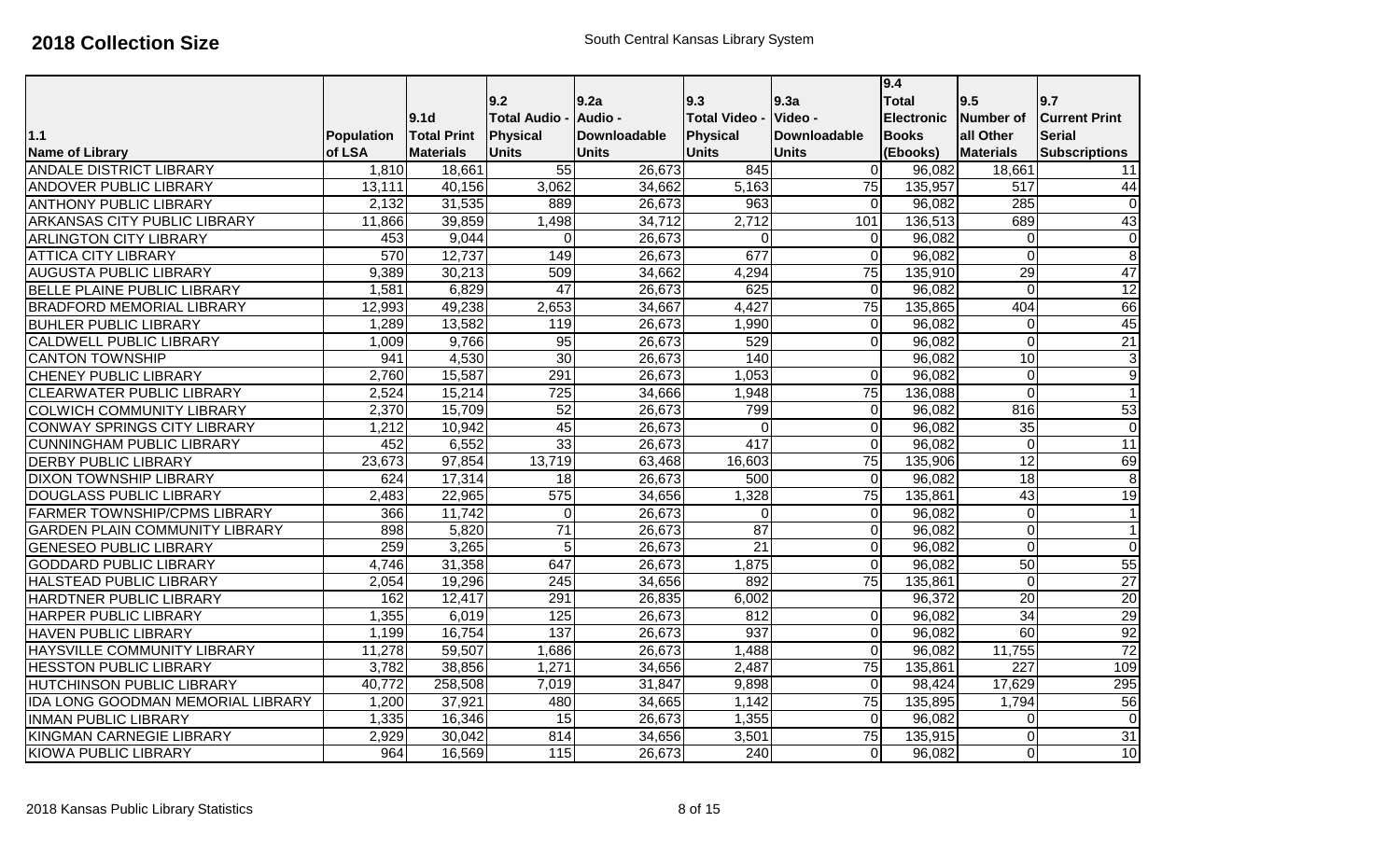|                                      |                  |                                        | 9.2                                   | 9.2a                           | 9.3                             | 9.3a                           | 9.4<br><b>Total</b>               | 9.5                    | 9.7                                   |
|--------------------------------------|------------------|----------------------------------------|---------------------------------------|--------------------------------|---------------------------------|--------------------------------|-----------------------------------|------------------------|---------------------------------------|
| 1.1                                  | Population       | 9.1 <sub>d</sub><br><b>Total Print</b> | <b>Total Audio</b><br><b>Physical</b> | Audio -<br><b>Downloadable</b> | <b>Total Video -</b>            | Video -<br><b>Downloadable</b> | <b>Electronic</b><br><b>Books</b> | Number of<br>all Other | <b>Current Print</b><br><b>Serial</b> |
| <b>Name of Library</b>               | of LSA           | <b>Materials</b>                       | <b>Units</b>                          | <b>Units</b>                   | <b>Physical</b><br><b>Units</b> | <b>Units</b>                   | (Ebooks)                          | <b>Materials</b>       | <b>Subscriptions</b>                  |
| <b>LEON PUBLIC LIBRARY</b>           | 732              | 7,497                                  | $\Omega$                              | 26,673                         | 33                              | 0                              | 96,082                            | $\mathbf 0$            | 0                                     |
| <b>LINCOLN LIBRARY</b>               | 1,901            | 15,002                                 | 547                                   | 34,665                         | 1,772                           | 75                             | 135,988                           | $\overline{0}$         | 32                                    |
| <b>LINDSBORG COMMUNITY LIBRARY</b>   | 3,268            | 17,027                                 | 461                                   | 34,656                         | 1,491                           | 75                             | 135,861                           | 95                     | 3                                     |
| LITTLE RIVER COMMUNITY LIBRARY       | $\overline{714}$ | 13,818                                 | $\overline{0}$                        | 26,673                         | $\Omega$                        | 0                              | 96,082                            | $\mathbf 0$            | $\overline{11}$                       |
| <b>LYONS PUBLIC LIBRARY</b>          | 3,565            | 23,942                                 | 710                                   | 26,673                         | 849                             | 0                              | 96,082                            | $\mathbf 0$            | 55                                    |
| <b>MACKSVILLE CITY LIBRARY</b>       | 533              | 8,854                                  | $\overline{71}$                       | 26,673                         | 64                              | 0                              | 96,082                            | $\mathbf 0$            | $\overline{20}$                       |
| <b>MARQUETTE COMMUNITY LIBRARY</b>   | 763              | 8,221                                  | $\mathbf 0$                           | 26,673                         | 329                             |                                | 96,082                            | 81                     | $\overline{12}$                       |
| <b>MCPHERSON PUBLIC LIBRARY</b>      | 13,201           | 80,918                                 | 3,565                                 | 26,673                         | 3,193                           | $\Omega$                       | 96,082                            | 177                    | 149                                   |
| MOUNDRIDGE PUBLIC LIBRARY            | 1,874            | 21,338                                 | 649                                   | 34,656                         | 1,903                           | $\overline{75}$                | 135,861                           | $\overline{0}$         | 52                                    |
| MT. HOPE PUBLIC LIBRARY              | 1,033            | 13,671                                 | 443                                   | 26,673                         | 1,517                           | $\Omega$                       | 96,082                            | $\overline{0}$         | 32                                    |
| <b>MULVANE PUBLIC LIBRARY</b>        | 6,359            | 22,728                                 | 543                                   | 34,814                         | 3,931                           | 75                             | 136,234                           | 46                     | 63                                    |
| NEWTON PUBLIC LIBRARY                | 18,869           | 79,228                                 | 3,475                                 | 34,713                         | 6,253                           | $\overline{75}$                | 136,308                           | $\mathbf 0$            | 130                                   |
| <b>NICKERSON PUBLIC LIBRARY</b>      | 1,009            | 7,316                                  | 152                                   | 26,673                         | 882                             |                                | 96,082                            | $\overline{0}$         | $\overline{22}$                       |
| NORA E. LARABEE MEMORIAL LIBRARY     | 968              | 9,674                                  | $\mathbf{0}$                          | 26,673                         | $\overline{0}$                  | $\Omega$                       | 96,082                            | $\overline{0}$         | $\overline{0}$                        |
| <b>NORWICH PUBLIC</b>                | 453              | 5,147                                  | 16                                    | 34,656                         | 76                              | $\overline{75}$                | 135,861                           | $\overline{0}$         | $\overline{14}$                       |
| <b>OXFORD PUBLIC LIBRARY</b>         | 1,012            | 11,063                                 | 61                                    | 26,673                         | 763                             | $\Omega$                       | 96,082                            | $\overline{2}$         | $\overline{4}$                        |
| <b>PARK CITY PUBLIC LIBRARY</b>      | 7,729            | 27,447                                 | 504                                   | 34,656                         | 2,375                           | $\overline{75}$                | 135,861                           | 506                    | $\overline{28}$                       |
| <b>PARTRIDGE PUBLIC LIBRARY</b>      | $\overline{242}$ | 8,512                                  | 402                                   | 26,673                         | 968                             | $\overline{0}$                 | 96,082                            | $\overline{22}$        | $\overline{20}$                       |
| POTWIN PUBLIC LIBRARY                | 644              | 4,666                                  | $\overline{74}$                       | 26,673                         | 1,605                           | 0                              | 96,082                            | $\Omega$               | $\overline{0}$                        |
| <b>PRATT PUBLIC LIBRARY</b>          | 9,547            | 30,418                                 | 1,122                                 | 34,656                         | 2,801                           | $\overline{75}$                | 135,861                           | 165                    | 56                                    |
| <b>PRETTY PRAIRIE PUBLIC LIBRARY</b> | 654              | 14,533                                 | 41                                    | 34,656                         | 2,827                           | $\overline{75}$                | 135,861                           | $\overline{0}$         | $\overline{35}$                       |
| <b>ROSE HILL PUBLIC LIBRARY</b>      | 3,980            | 11,074                                 | 179                                   | 26,673                         | 935                             | 0                              | 96,082                            | $\overline{25}$        | 5                                     |
| RUTH DOLE MEMORIAL LIBRARY           | 874              | 7,095                                  | $\overline{303}$                      | 26,673                         | 936                             | 0                              | 96,082                            | $\overline{38}$        | $\overline{2}$                        |
| <b>SEDGWICK/LILLIAN TEAR</b>         | 1,665            | 10,210                                 | 51                                    | 26,673                         | 633                             | 0                              | 96,082                            | $\mathbf 0$            | $\overline{22}$                       |
| <b>SOUTH HAVEN TOWNSHIP LIBRARY</b>  | 481              | 5,942                                  | $\overline{7}$                        | 26,673                         | 236                             | $\overline{0}$                 | 96,082                            | $\overline{0}$         | 10                                    |
| <b>STERLING FREE PUBLIC LIBRARY</b>  | 2,230            | 26,649                                 | 122                                   | 34,656                         | 3,476                           | $\overline{75}$                | 135,861                           | 11                     | 38                                    |
| <b>SYLVIA PUBLIC LIBRARY</b>         | 207              | 4,174                                  | 35                                    | 26,673                         | 154                             | 0                              | 96,082                            | 10                     | $\overline{4}$                        |
| <b>TOWANDA PUBLIC LIBRARY</b>        | 1,470            | 13,329                                 | 231                                   | 26,673                         | 2,055                           | 0                              | 96,082                            | 26                     | $\overline{2}$                        |
| <b>TURON COMMUNITY LIBRARY</b>       | $\overline{373}$ | 7,484                                  | 40                                    | 26,673                         | 100                             | 0                              | 96,082                            | $\overline{4}$         | $\overline{13}$                       |
| <b>UDALL PUBLIC LIBRARY</b>          | $\overline{718}$ | 3,946                                  | $\Omega$                              | 26,673                         | 579                             | $\Omega$                       | 96,082                            | $\overline{0}$         | $\overline{0}$                        |
| <b>VALLEY CENTER PUBLIC LIBRARY</b>  | 7,300            | 44,813                                 | 2,172                                 | 34,656                         | 1,802                           | $\overline{75}$                | 135,875                           | 110                    | 55                                    |
| <b>VIOLA TOWNSHIP</b>                | 489              | 4,270                                  | $\overline{4}$                        | 26,673                         | 86                              | $\overline{O}$                 | 96,082                            | 497                    | 20                                    |
| <b>WALTON COMMUNITY LIBRARY</b>      | 235              | 3,059                                  | $\overline{27}$                       | 26,673                         | $\overline{821}$                | 0                              | 96,082                            | $\overline{0}$         | $\overline{0}$                        |
| <b>WELLINGTON PUBLIC</b>             | 7,822            | 40,202                                 | 1,187                                 | 34,656                         | 696                             | 75                             | 135,861                           | 415                    | 75                                    |
| <b>WHITEWATER MEMORIAL LIBRARY</b>   | 731              | 10,559                                 | 700                                   | 26,673                         | 2,100                           | 0                              | 96,082                            | 283                    | $\overline{37}$                       |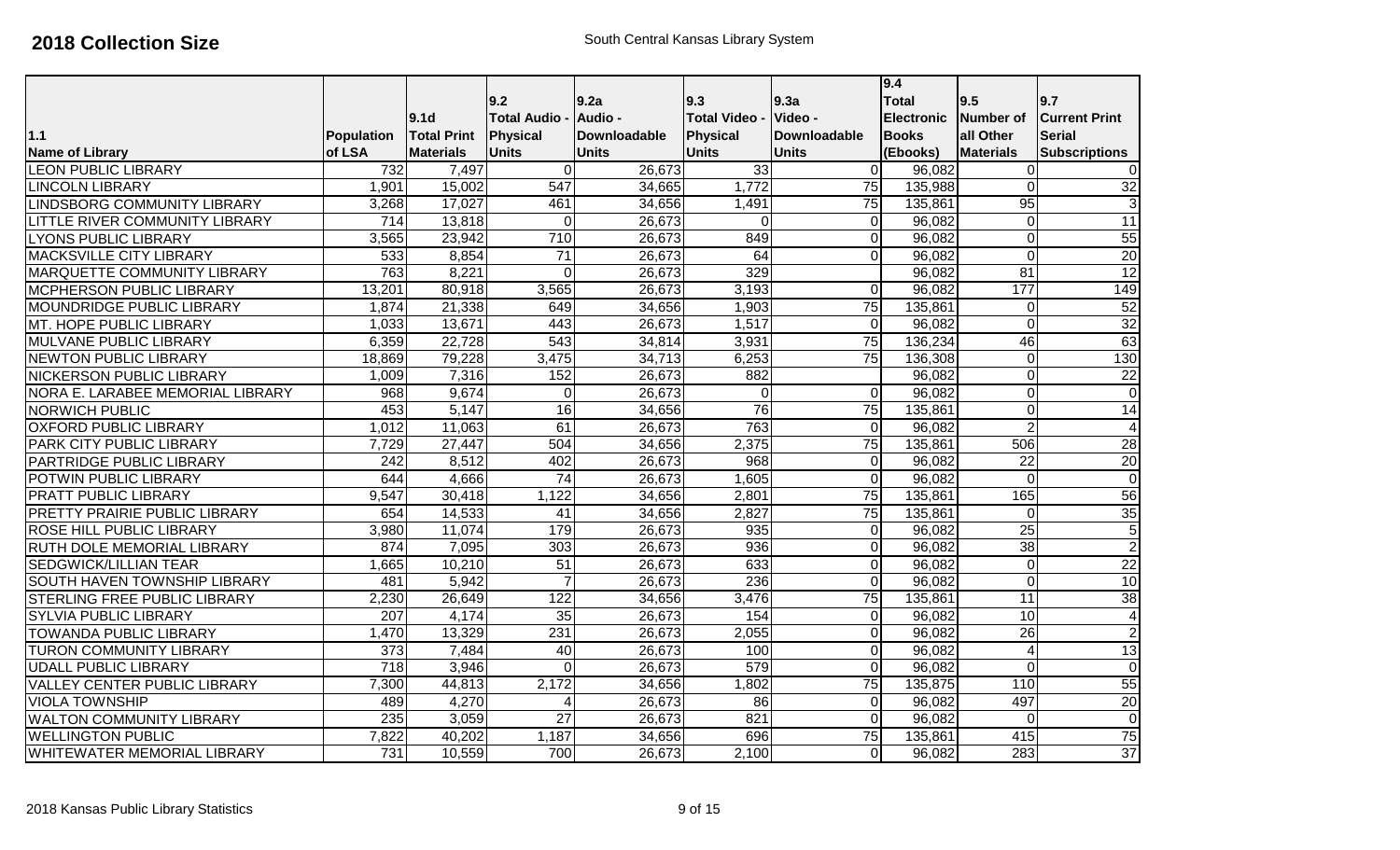|                         |                    |                    |                              |                      |                                |                      | 19.4               |                   |                                |
|-------------------------|--------------------|--------------------|------------------------------|----------------------|--------------------------------|----------------------|--------------------|-------------------|--------------------------------|
|                         |                    |                    | 19.2                         | 19.2a                | 19.3                           | 19.3a                | <b>Total</b>       | 19.5              | 9.7                            |
|                         |                    | 19.1d              | <b>Total Audio - Audio -</b> |                      | <b>ITotal Video - IVideo -</b> |                      | <b>IElectronic</b> |                   | <b>Number of Current Print</b> |
| 1.1                     | <b>IPopulation</b> | <b>Total Print</b> | <b>IPhysical</b>             | <b>IDownloadable</b> | <b>IPhysical</b>               | <b>IDownloadable</b> | <b>IBooks</b>      | <b>lall Other</b> | Serial                         |
| <b>Name of Library</b>  | <b>lof LSA</b>     | <b>IMaterials</b>  | <b>Units</b>                 | <b>Units</b>         | <b>Units</b>                   | <b>Units</b>         | (Ebooks)           | <b>Materials</b>  | <b>Subscriptions</b>           |
| WICHITA PUBLIC LIBRARY  | 390,591            | 503,016            | 33,980                       | 26,673               | 46,175                         |                      | 115,251            | 142,906           | 642                            |
| WINFIELD PUBLIC LIBRARY | 12,104             | 57,409             | .336                         | 34,656               | 5,222                          | 751                  | 135,878            | 1.5821            | 93                             |
| ZENDA PUBLIC LIBRARY    | 152                | 6,220              |                              | 26,673               | 926                            |                      | 96,082             |                   | 15                             |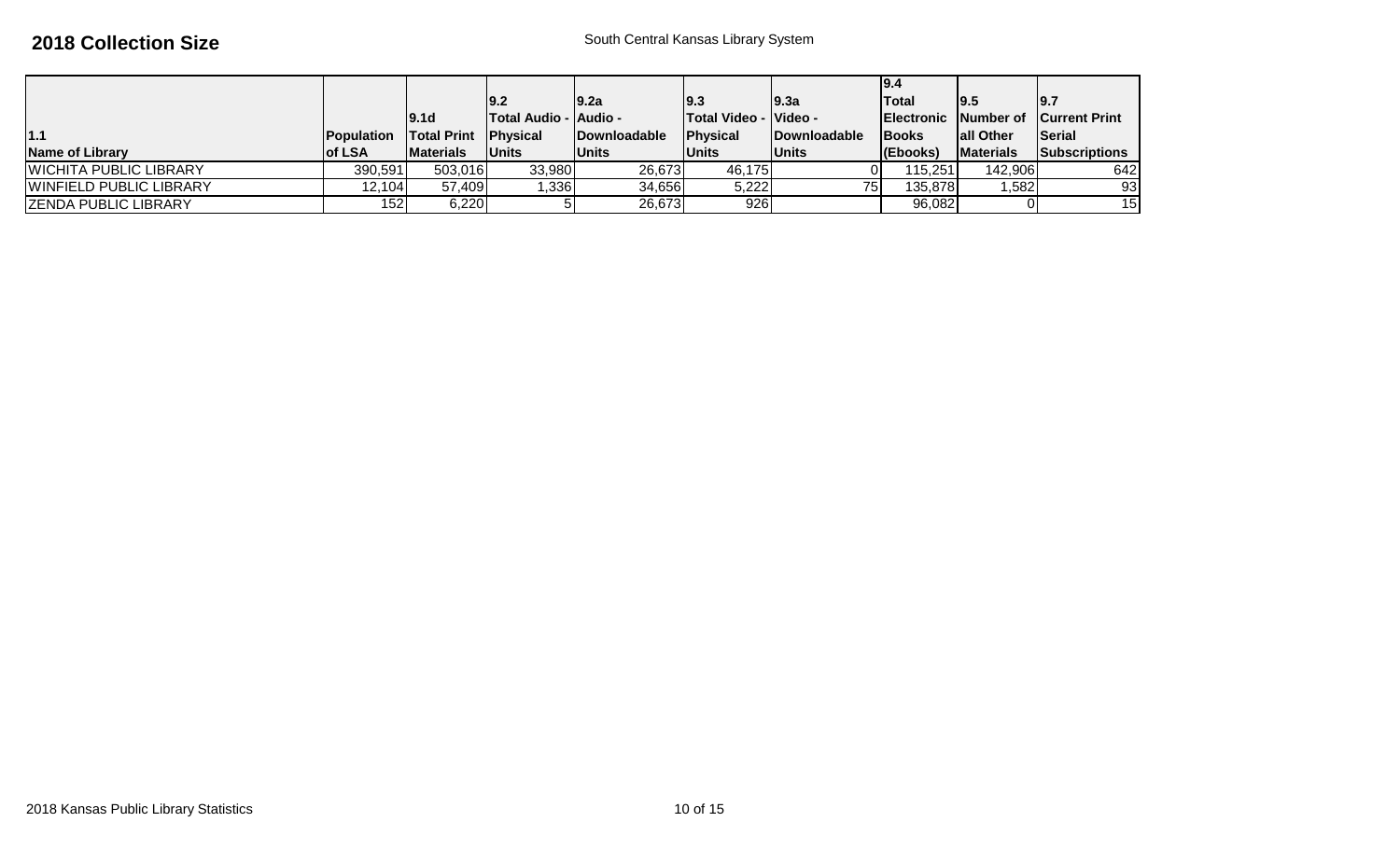|                                       |                  |                    |                    |                     |                      |                     | 9.4               |                         |                      |
|---------------------------------------|------------------|--------------------|--------------------|---------------------|----------------------|---------------------|-------------------|-------------------------|----------------------|
|                                       |                  |                    | 9.2                | 9.2a                | 9.3                  | 9.3a                | <b>Total</b>      | 9.5                     | 9.7                  |
|                                       |                  | 9.1d               | <b>Total Audio</b> | Audio -             | <b>Total Video -</b> | Video -             | <b>Electronic</b> | Number of               | <b>Current Print</b> |
| 1.1                                   | Population       | <b>Total Print</b> | Physical           | <b>Downloadable</b> | <b>Physical</b>      | <b>Downloadable</b> | <b>Books</b>      | all Other               | <b>Serial</b>        |
| <b>Name of Library</b>                | of LSA           | <b>Materials</b>   | <b>Units</b>       | <b>Units</b>        | <b>Units</b>         | <b>Units</b>        | (Ebooks)          | <b>Materials</b>        | <b>Subscriptions</b> |
| <b>ALTAMONT PUBLIC LIBRARY</b>        | 1,025            | 11,835             | 558                | 26,673              | 1,032                | 0                   | 96,082            | 0                       | $\overline{38}$      |
| <b>ALTOONA PUBLIC LIBRARY</b>         | 380              | 3,388              | $\Omega$           | 26,673              | 419                  | 0                   | 96,082            | $\mathbf 0$             | 4                    |
| <b>ARMA CITY LIBRARY</b>              | 1,439            | 8,230              | 116                | 26,673              | 1,520                | Οl                  | 96,082            | $\overline{0}$          | 19                   |
| <b>BRONSON PUBLIC LIBRARY</b>         | $\overline{311}$ | 6,231              | 16                 | 26,673              | 709                  | 0                   | 96,082            | $\overline{24}$         | $\mathbf 0$          |
| <b>CANEY CITY LIBRARY</b>             | 2,026            | 12,039             | 309                | 26,673              | 3,450                | 0                   | 96,082            | 111                     | 3                    |
| <b>CEDAR VALE MEMORIAL LIBRARY</b>    | 526              | 4,587              | 45                 | 26,673              | 1,321                | $\overline{0}$      | 96,082            | $\overline{0}$          | $\overline{3}$       |
| <b>CHANUTE PUBLIC LIBRARY</b>         | 9,054            | 64,409             | 3,584              | 26,707              | 6,125                | 56                  | 96,206            | 90                      | 81                   |
| CHERRYVALE PUBLIC LIBRARY             | 2,180            | 10,349             | 67                 | 26,673              | 1,009                | 0                   | 96,082            | $\overline{4}$          | $\mathbf 0$          |
| <b>CHETOPA CITY LIBRARY</b>           | 1,050            | 7,217              | $\overline{0}$     | 26,673              | 145                  | 0                   | 96,082            | $\mathbf 0$             | 32                   |
| <b>COFFEY COUNTY LIBRARY</b>          | 8,224            | 82,793             | 4,476              | 36,229              | 12,665               | 190                 | 137,263           | 3,100                   | 154                  |
| COFFEYVILLE PUBLIC LIBRARY            | 9,481            | 53,557             | 1,191              | 26,673              | 3,695                | $\Omega$            | 96,082            | 561                     | 45                   |
| <b>COLONY CITY LIBRARY</b>            | 409              | 5,364              | 35                 | 26,673              | 825                  | 0                   | 96,082            | 0                       | $\mathbf 0$          |
| <b>COLUMBUS PUBLIC LIBRARY</b>        | 3,096            | 18,899             | 933                | 26,673              | 1,030                | 0                   | 96,082            | 4                       | 31                   |
| <b>EDNA PUBLIC LIBRARY</b>            | 413              | 4,706              | 260                | 26,673              | 297                  | ΩI                  | 96,082            | 8                       | $\mathbf 0$          |
| <b>ERIE CITY PUBLIC LIBRARY</b>       | 1,087            | 12,053             | $\overline{224}$   | 26,673              | 437                  |                     | 96,082            | 185                     | $\mathbf 0$          |
| <b>EUREKA PUBLIC LIBRARY</b>          | 2,401            | 22,063             | 374                | 26,673              | 1,911                | $\Omega$            | 96,082            | 1,637                   | 43                   |
| <b>FALL RIVER PUBLIC LIBRARY</b>      | 148              | 2,737              |                    | 26,673              |                      | 0                   | 96,082            |                         | $\mathbf 0$          |
| FORT SCOTT PUBLIC LIBRARY             | 7,813            | 23,858             | 654                | 34,656              | 597                  | $\overline{75}$     | 135,861           | $\overline{0}$          | 43                   |
| <b>FREDONIA PUBLIC LIBRARY</b>        | 2,270            | 25,295             | 207                | 34,656              | 1,623                | $\overline{75}$     | 135,861           | 25,824                  | 15                   |
| <b>GALENA PUBLIC LIBRARY</b>          | 2,900            | 28,636             | 907                | 26,673              | $\overline{36}$      | $\Omega$            | 96,082            | $\overline{0}$          | 31                   |
| <b>GARNETT PUBLIC LIBRARY</b>         | 3,253            | 31,104             | 837                | 34,656              | 1,479                | 75                  | 135,861           | 70                      | 20                   |
| <b>GIRARD PUBLIC LIBRARY</b>          | 2,706            | 39,474             | 2,997              | 26,673              | 5,807                |                     | 96,082            | 5,543                   | 66                   |
| <b>GRAVES MEMORIAL PUBLIC LIBRARY</b> | 886              | 7,456              | 127                | 26,673              | 609                  | $\Omega$            | 96,082            | 0                       | 14                   |
| <b>GRENOLA PUBLIC LIBRARY</b>         | 186              | 4,395              | 131                | 26,673              | 273                  | 0                   | 96,082            | $\mathbf 0$             | $\overline{0}$       |
| <b>HAMILTON CITY LIBRARY</b>          | 246              | 7,151              | $\overline{0}$     | 26,673              | 835                  | 0                   | 96,082            | $\overline{0}$          | $\overline{0}$       |
| <b>HEPLER CITY LIBRARY</b>            | 131              | 3,752              | 81                 | 26,673              | 219                  | 0                   | 96,082            | $\overline{21}$         | $\overline{0}$       |
| <b>HOWARD CITY LIBRARY</b>            | 601              | 8,477              | 33                 | 26,673              | 622                  |                     | 96,082            | $\boldsymbol{0}$        | $\overline{0}$       |
| <b>HUMBOLDT PUBLIC LIBRARY</b>        | 1,802            | 20,829             | 462                | 26,673              | 3,609                |                     | 96,082            | $\overline{0}$          | 29                   |
| <b>INDEPENDENCE PUBLIC LIBRARY</b>    | 12,526           | 42,190             | 1,149              | 34,656              | 4,805                | $\overline{75}$     | 135,861           | 130                     | 32                   |
| <b>IOLA PUBLIC LIBRARY</b>            | 5,354            | 30,973             | 2,255              | 26,673              | 2,177                |                     | 96,082            | 585                     | 61                   |
| JOHNSTON PUBLIC LIBRARY               | 3,958            | 18,484             | 280                | 26,673              | 359                  | $\Omega$            | 96,082            | $\overline{0}$          | 29                   |
| <b>KINCAID COMMUNITY LIBRARY</b>      | 386              | 2,387              | 8 <sup>1</sup>     | 26,673              | 544                  | $\Omega$            | 96,082            | $\overline{\mathbf{A}}$ | $\overline{0}$       |
| LIBRARY DISTRICT #2, LINN COUNTY      | 2,554            | 33,104             | 903                | 26,692              | 2,747                |                     | 96,082            | 230                     | 78                   |
| LINN COUNTY LIBRARY DIST #3           | 486              | 5,850              | $\Omega$           | 26,673              | 2,120                | 0                   | 96,082            | $\Omega$                | $\mathbf 0$          |
| LINN COUNTY LIBRARY DISTRICT #1       | 2,130            | 8,643              | 350                | 26,673              | 2,192                |                     | 96,082            | 107                     | $\overline{30}$      |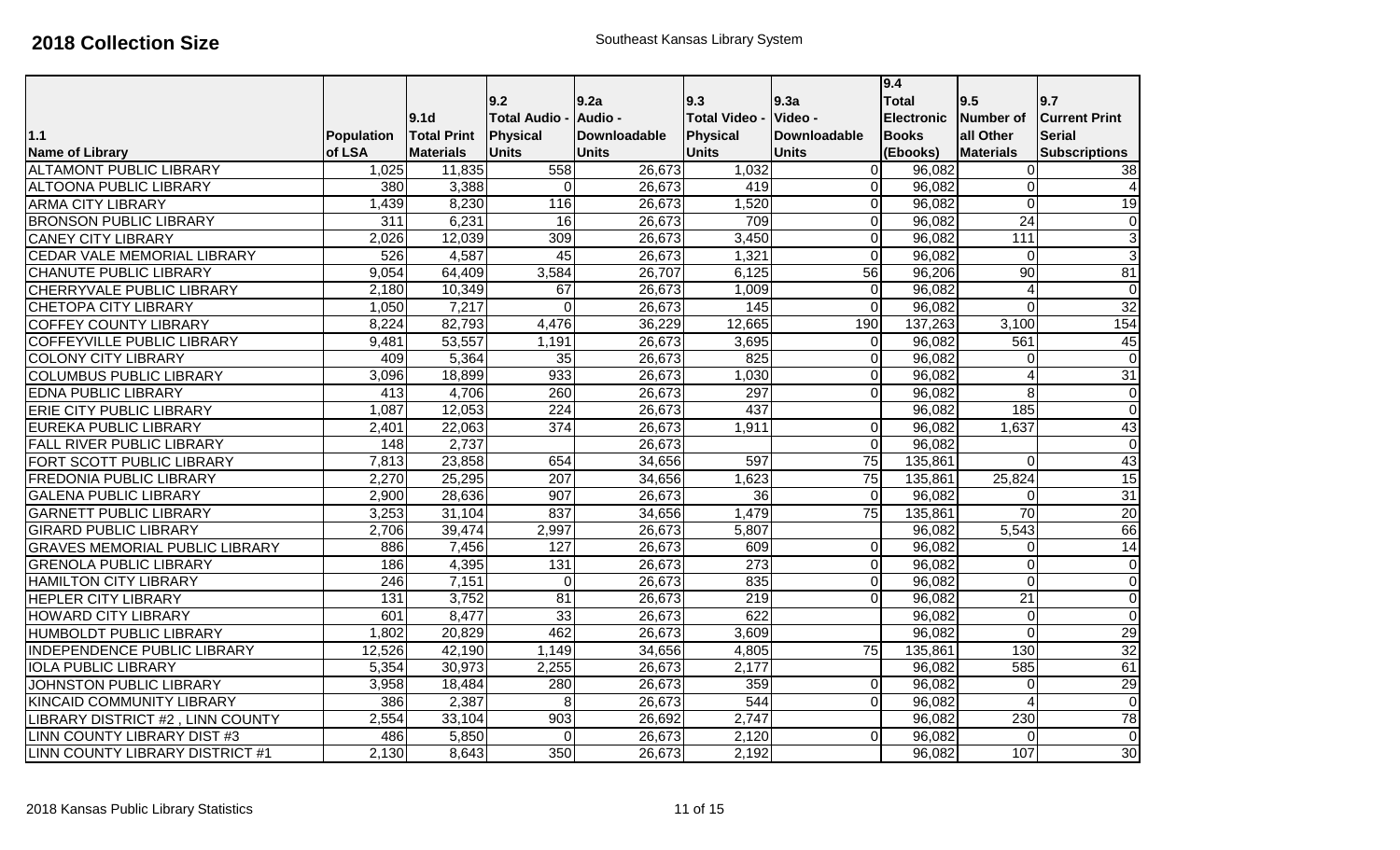|                                       |            | <b>9.1d</b>        | 9.2 <br><b>Total Audio -</b> | 9.2a<br><b>Audio -</b> | 9.3<br><b>Total Video -</b> | 9.3a<br>Video - | 9.4<br><b>Total</b><br><b>Electronic</b> | 9.5<br>Number of | 9.7<br><b>ICurrent Print</b> |
|---------------------------------------|------------|--------------------|------------------------------|------------------------|-----------------------------|-----------------|------------------------------------------|------------------|------------------------------|
| 1.1                                   | Population | <b>Total Print</b> | Physical                     | Downloadable           | Physical                    | Downloadable    | <b>Books</b>                             | all Other        | <b>Serial</b>                |
| <b>Name of Library</b>                | of LSA     | <b>Materials</b>   | <b>Units</b>                 | <b>Units</b>           | <b>Units</b>                | <b>Units</b>    | (Ebooks)                                 | <b>Materials</b> | <b>Subscriptions</b>         |
| LINN COUNTY LIBRARY DISTRICT #5       | ,823       | 8,191              | 347                          | 26,673                 | 3,891                       |                 | 96,082                                   |                  | 32                           |
| <b>LONGTON PUBLIC LIBRARY</b>         | 301        | 3,268              | 73                           | 26,673                 | 336                         |                 | 96,082                                   |                  | $\Omega$                     |
| <b>MADISON PUBLIC LIBRARY</b>         | 636        | 9,358              | 58                           | 26,673                 | 448                         |                 | 96,082                                   |                  | $\overline{23}$              |
| <b>IMCCUNE OSAGE TOWNSHIP LIBRARY</b> | 688        | 9,908              | 44                           | 26,673                 | 939                         |                 | 96,082                                   |                  | 12                           |
| <b>MOLINE PUBLIC LIBRARY</b>          | 321        | 16,726             | 340                          | 26,673                 | 816                         |                 | 96,082                                   | 0                | $\Omega$                     |
| <b>MORAN PUBLIC LIBRARY</b>           | 517        | 4,564              | 148                          | 26,673                 | 802                         |                 | 96,082                                   | 3                | $\Omega$                     |
| MOUND CITY/LINN COUNTY DIST. #4       | 2,048      | 9,962              | 378                          | 26,673                 | ,524                        |                 | 96,082                                   | 0                | 21                           |
| MOUND VALLEY LIBRARY                  | 378        | 4,518              | 9                            | 26,673                 | 638                         |                 | 96,082                                   | 0                | 14                           |
| NEODESHA/W.A. RANKIN MEMORIAL         | 2,315      | 18,021             | 807                          | 26,673                 | 1,772                       |                 | 96,082                                   | 239              | 161                          |
| <b>IOSWEGO PUBLIC</b>                 | 1,719      | 11,188             | 199                          | 26,673                 | 1,360                       |                 | 96,082                                   | 6                | 50                           |
| <b>PARSONS PUBLIC LIBRARY</b>         | 9,761      | 65,846             | 2,306                        | 26,673                 | 4,328                       |                 | 96,082                                   | 0                | 53                           |
| <b>PITTSBURG PUBLIC LIBRARY</b>       | 20,216     | 57,123             | 2,990                        | 26,673                 | 4,823                       | 0               | 97,034                                   | 991              | 90                           |
| <b>PRESCOTT CITY LIBRARY</b>          | 269        | 8,855              | 01                           | 26,673                 | 1,895                       |                 | 96,082                                   | 26               | $\Omega$                     |
| <b>SAVONBURG PUBLIC LIBRARY</b>       | 102        | 4,370              | 156                          | 26,673                 | 1,225                       |                 | 96,082                                   | 241              | $\overline{2}$               |
| <b>SEDAN PUBLIC LIBRARY</b>           | 1,034      | 17,360             | 400                          | 26,673                 | ,200                        |                 | 96,082                                   | 0                | 0                            |
| THAYER FRIDAY READING CLUB CITY LIBRA | 465        | 5,764              | 164                          | 26,673                 | 938                         |                 | 96,082                                   | 20               | 4                            |
| <b>TORONTO PUBLIC LIBRARY</b>         | 264        | 5,451              | 80                           | 26,673                 | 2,588                       | 0               | 96,082                                   | 0                | $\Omega$                     |
| <b>WALNUT PUBLIC LIBRARY</b>          | 226        | 1,223              | $\overline{0}$               | 26,673                 | 1,235                       |                 | 96,082                                   | 0                | $\Omega$                     |
| <b>WEIR PUBLIC LIBRARY</b>            | 642        | 6,710              | 55                           | 26,673                 | 1,261                       |                 | 96,082                                   | 68               | $\overline{24}$              |
| YATES CENTER PUBLIC LIBRARY           | ,335       | 13,083             | 91                           | 26,673                 | 2,518                       |                 | 96,082                                   | $\Omega$         | $\overline{38}$              |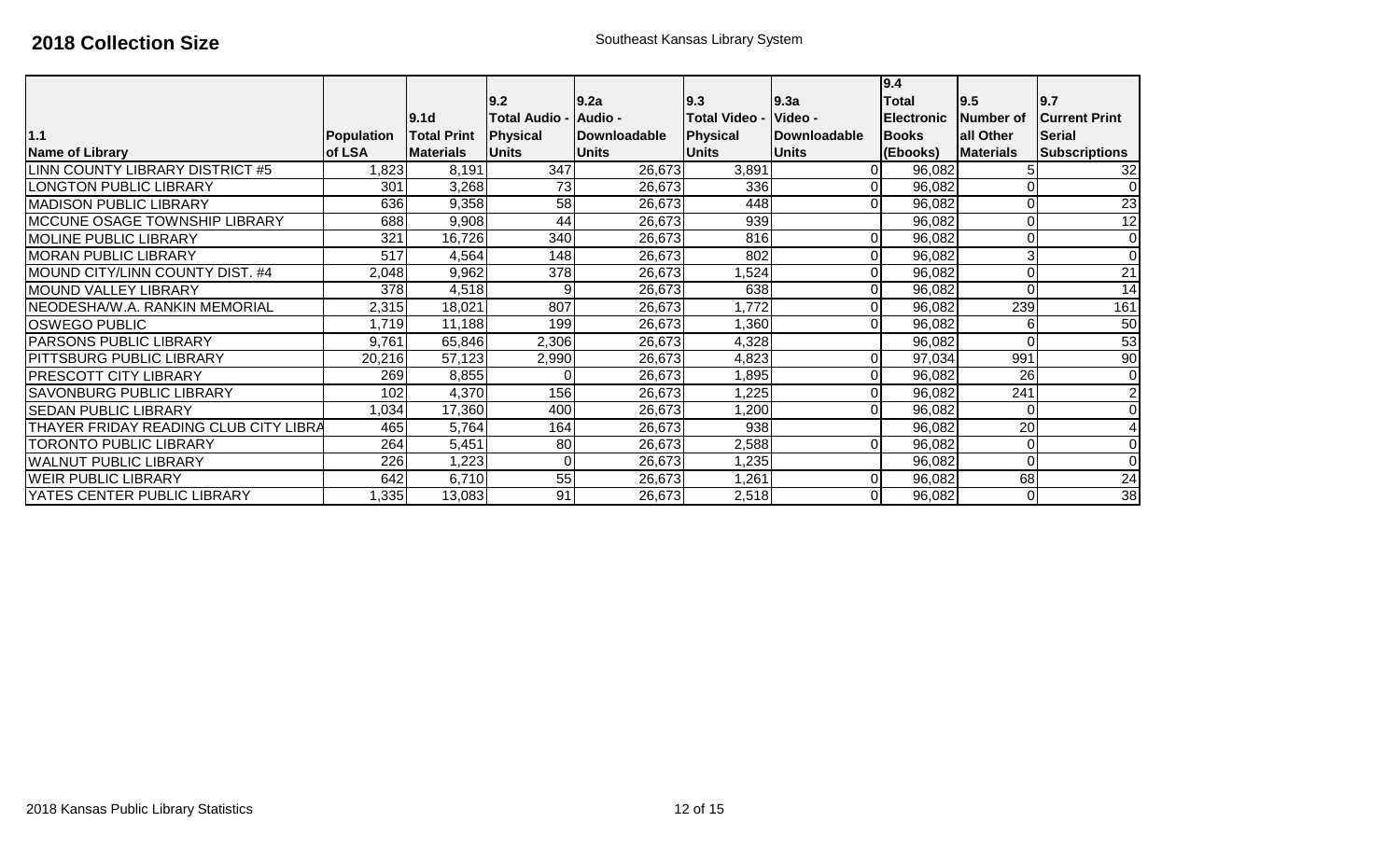|                                      |            |                    |                    |                     |                    |                 | 9.4               |                  |                      |
|--------------------------------------|------------|--------------------|--------------------|---------------------|--------------------|-----------------|-------------------|------------------|----------------------|
|                                      |            |                    | 9.2                | 9.2a                | 9.3                | 9.3a            | <b>Total</b>      | 9.5              | 9.7                  |
|                                      |            | 9.1 <sub>d</sub>   | <b>Total Audio</b> | Audio -             | <b>Total Video</b> | Video -         | <b>Electronic</b> | <b>Number of</b> | lCurrent Print       |
| $1.1$                                | Population | <b>Total Print</b> | <b>Physical</b>    | <b>Downloadable</b> | <b>Physical</b>    | Downloadable    | <b>Books</b>      | all Other        | <b>Serial</b>        |
| <b>Name of Library</b>               | of LSA     | <b>Materials</b>   | <b>Units</b>       | <b>Units</b>        | <b>Units</b>       | <b>Units</b>    | (Ebooks)          | <b>Materials</b> | <b>Subscriptions</b> |
| <b>ASHLAND LIBRARY</b>               | 779        | 16,741             | 358                | 26,673              | 990                | $\Omega$        | 96,082            | 10               | 30                   |
| <b>BUCKLIN PUBLIC LIBRARY</b>        | 794        | 21,202             | 601                | 26,673              | 1,318              | $\Omega$        | 96,082            | 79               | 18                   |
| <b>CIMARRON CITY LIBRARY</b>         | 2,190      | 31,321             | 1,800              | 34,684              | 2,293              | $\overline{75}$ | 135,892           | 350              | $\overline{5}$       |
| COLDWATER-WILMORE REGIONAL LIBRARY   | 1,149      | 12,847             | $\overline{20}$    | 26,673              | 45                 | $\Omega$        | 96,082            | $\pmb{0}$        | 12                   |
| <b>COPELAND PUBLIC LIBRARY</b>       | 294        | 6,195              | $\Omega$           | 26,673              | 485                | $\Omega$        | 96,082            | 0                | $\overline{0}$       |
| DIGHTON/LANE COUNTY LIBRARY          | 1,559      | 20,187             | 628                | 26,673              | 2,131              | $\Omega$        | 96,082            | $\overline{18}$  | $\overline{19}$      |
| <b>DODGE CITY PUBLIC LIBRARY</b>     | 27,720     | 78,798             | 5,469              | 34,677              | 11,067             | $\overline{75}$ | 136,026           | 2,570            | 106                  |
| <b>DUDLEY TOWNSHIP LIBRARY</b>       | 1,621      | 18,337             | 833                | 26,673              | 950                | $\Omega$        | 96,082            | 19               | 22                   |
| <b>ELKHART/MORTON COUNTY LIBRARY</b> | 2,740      | 44,105             | 1,307              | 26,673              | 2,662              | $\Omega$        | 96,082            | 103              | 88                   |
| <b>FOWLER PUBLIC LIBRARY</b>         | 554        | 7,667              | 225                | 26,673              | 672                | $\Omega$        | 96,082            | $\overline{29}$  | $\,6$                |
| <b>GRANT COUNTY LIBRARY</b>          | 7,526      | 62,068             | 4,116              | 26,673              | 4,584              | ΩI              | 96,082            | 2,672            | $\overline{117}$     |
| <b>GREELEY COUNTY PUBLIC LIBRARY</b> | 1,249      | 12,690             | 1,383              | 26,673              | 1,488              | $\Omega$        | 96,082            | $\overline{28}$  | $\overline{11}$      |
| HAMILTON COUNTY PUBLIC LIBRARY       | 2,640      | 15,645             | 971                | 26,673              | 1,316              | $\Omega$        | 96,082            | 107              | 6                    |
| <b>HANSTON CITY LIBRARY</b>          | 199        | 4,855              | 110                | 26,673              | 552                |                 | 96,082            | $\overline{75}$  | $\overline{5}$       |
| HASKELL TOWNSHIP LIBRARY             | 1,977      | 23,585             | 602                | 26,673              | 425                | 0               | 96,082            | 126              | 48                   |
| JETMORE PUBLIC LIBRARY               | 831        | 8,153              | 140                | 26,673              | 384                | $\Omega$        | 96,082            | $\mathbf 0$      | $\overline{7}$       |
| <b>KEARNY COUNTY LIBRARY</b>         | 3,960      | 35,158             | 3,331              | 34,656              | 6,274              | 75              | 135,861           | 410              | 24                   |
| <b>KINSLEY</b>                       | 1,392      | 25,423             | 836                | 26,673              | 2,138              | $\Omega$        | 96,082            | 3,398            | $\overline{47}$      |
| <b>KISMET PUBLIC LIBRARY</b>         | 2,174      | 7,615              | $\overline{123}$   | 26,673              | 346                | $\Omega$        | 96,082            | $\Omega$         | 16                   |
| LIBERAL MEMORIAL LIBRARY             | 19,826     | 55,428             | 2,201              | 26,673              | 3,526              | $\Omega$        | 96,082            | 1,217            | 95                   |
| <b>MEADE PUBLIC LIBRARY</b>          | 1,624      | 25,582             | 662                | 26,673              | 2,273              | $\Omega$        | 96,082            | $\overline{18}$  | 99                   |
| MEADOWLARK LIBRARY/LEWIS             | 532        | 18,425             | 285                | 26,673              | 1,406              | $\Omega$        | 96,082            | 0                | 13                   |
| MINNEOLA CITY LIBRARY                | 682        | 10,676             | 63                 | 26,673              | $\overline{322}$   | $\Omega$        | 96,082            | $\overline{0}$   | $\mathbf{1}$         |
| MONTEZUMA TOWNSHIP LIBRARY           | 1,519      | 14,164             | 334                | 26,673              | 1,126              | $\Omega$        | 96,082            | $\overline{5}$   | $\overline{5}$       |
| <b>NESS CITY PUBLIC LIBRARY</b>      | 1,348      | 19,878             | 784                | 26,673              | 1,263              | $\Omega$        | 96,082            | 16               | 12                   |
| PLAINS COMMUNITY LIBRARY             | 1,501      | 20,493             | 230                | 26,673              | 950                | $\Omega$        | 96,082            | 35               | $\overline{27}$      |
| PROTECTION TOWNSHIP LIBRARY          | 641        | 9,521              | 135                | 26,673              | 138                | $\Omega$        | 96,082            | $\mathbf 0$      | $\mathbf{1}$         |
| <b>RANSOM PUBLIC LIBRARY</b>         | 271        | 9,335              | 139                | 26,673              | 1,114              | $\Omega$        | 96,082            | $\Omega$         | 24                   |
| <b>SCOTT COUNTY LIBRARY</b>          | 4,961      | 44,908             | 4,250              | 26,673              | $\mathbf 0$        | $\Omega$        | 96,102            | 456              | $\overline{88}$      |
| <b>SPEARVILLE TOWNSHIP LIBRARY</b>   | 1,144      | 25,100             | 356                | 26,673              | 2,474              | $\Omega$        | 96,082            | $\overline{74}$  | 39                   |
| <b>STANTON COUNTY PUBLIC LIBRARY</b> | 2,060      | 28,387             | 1,290              | 26,673              | 2,937              | $\Omega$        | 96,082            | 39               | $\overline{27}$      |
| <b>STEVENS COUNTY LIBRARY</b>        | 5,612      | 37,421             | 3,547              | 26,673              | 4,930              | $\Omega$        | 96,082            | 6,588            | $\overline{74}$      |
| <b>WICHITA COUNTY LIBRARY</b>        | 2,125      | 20,060             | 319                | 26,673              | 426                | $\Omega$        | 96,082            | 0                | 35                   |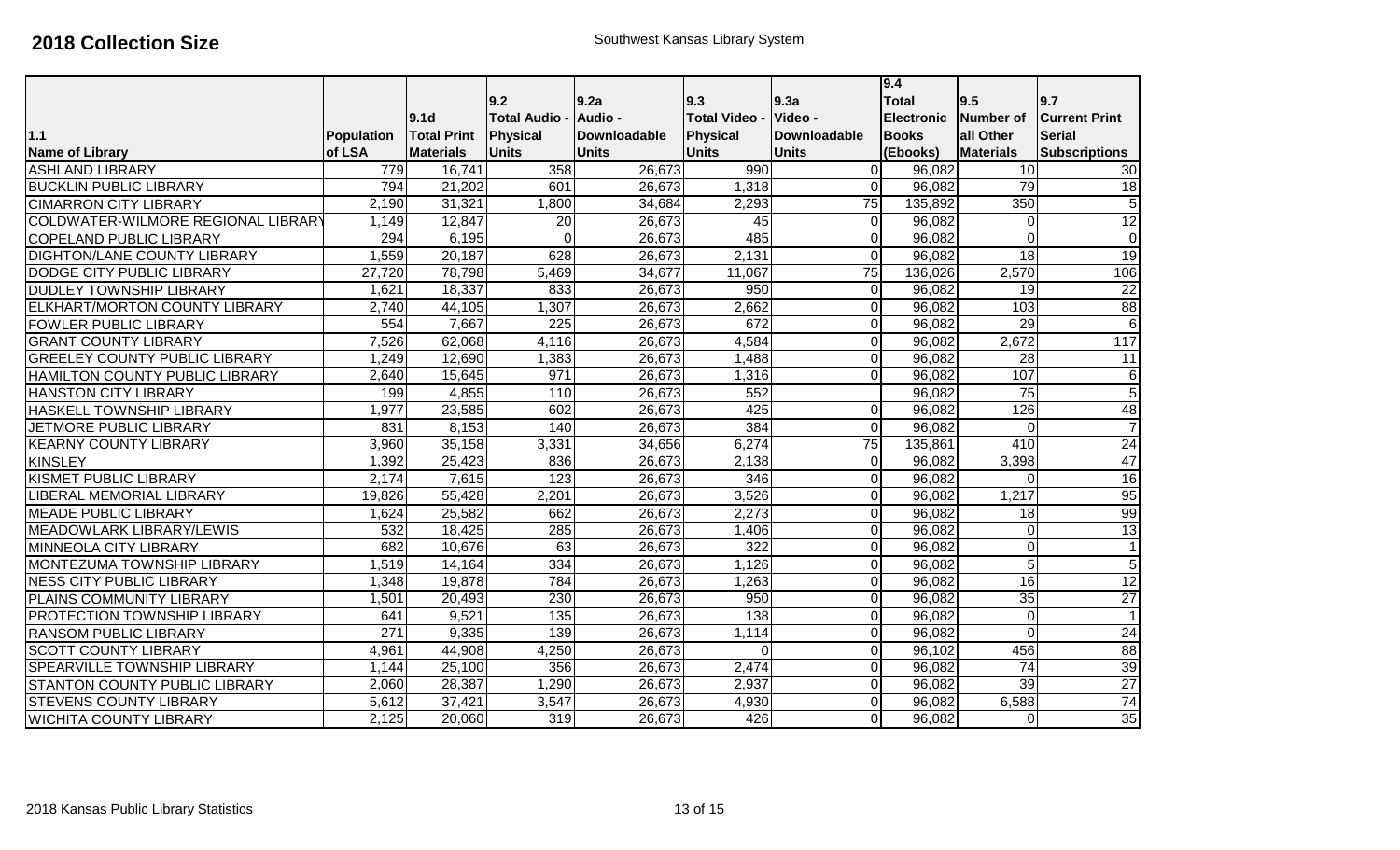|                              |                    |                    |                                |                      |                              |                      | 19.4               |                   |                                |
|------------------------------|--------------------|--------------------|--------------------------------|----------------------|------------------------------|----------------------|--------------------|-------------------|--------------------------------|
|                              |                    |                    | 19.2                           | 19.2a                | 19.3                         | 19.3a                | <b>Total</b>       | 19.5              | 9.7                            |
|                              |                    | 19.1d              | <b>ITotal Audio - IAudio -</b> |                      | <b>Total Video - Video -</b> |                      | <b>IElectronic</b> |                   | <b>Number of Current Print</b> |
| 1.1                          | <b>IPopulation</b> | <b>Total Print</b> | <b>IPhysical</b>               | <b>IDownloadable</b> | <b>IPhysical</b>             | <b>IDownloadable</b> | <b>IBooks</b>      | <b>lall Other</b> | Serial                         |
| <b>Name of Library</b>       | <b>lof LSA</b>     | <b>IMaterials</b>  | <b>Units</b>                   | <b>Units</b>         | <b>Units</b>                 | <b>Units</b>         | (Ebooks)           | <b>Materials</b>  | Subscriptions                  |
| FINNEY COUNTY PUBLIC LIBRARY | 37,084             | 99,491             | 5,244                          | 26,673               | 14,237                       |                      | 96,082             | 1.0341            | 48                             |
| GRAHAM COUNTY PUBLIC LIBRARY | 2,495              | 28,410             | 492 I                          | 34,656               | 1,460                        | 75 <sub>l</sub>      | 135,861            |                   | 16                             |
| KIOWA COUNTY LIBRARY         | 2,485              | 40,024             | 564                            | 26,673               | 2,847                        |                      | 96,082             |                   | 31                             |